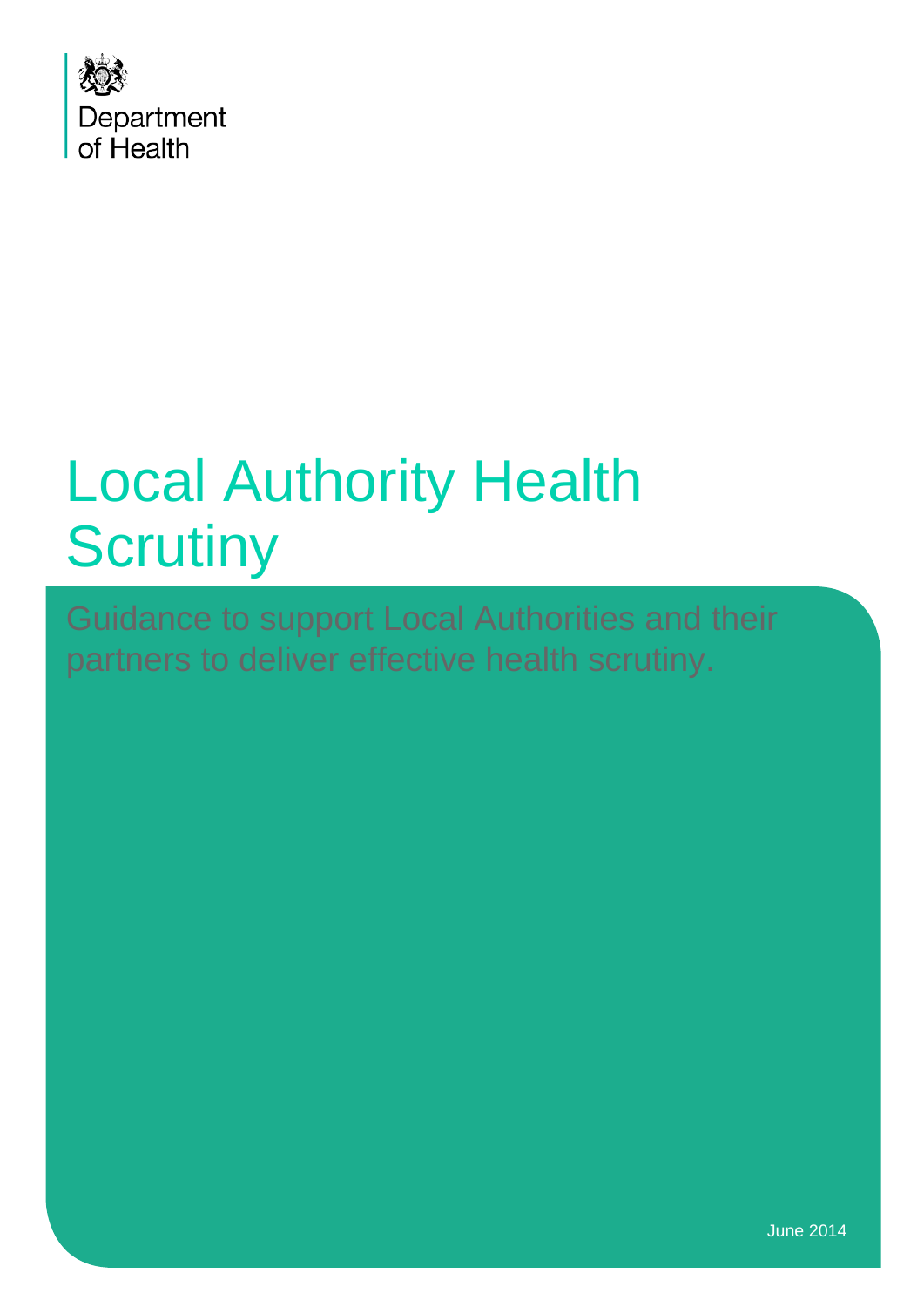### **Title:**

**Local Authority Health Scrutiny:** Guidance to support Local Authorities and their partners to deliver effective health scrutiny

#### **Author:**

SCLGCP/PCLG/18280

#### **Document Purpose:**

**Guidance** 

#### **Publication date:**

June 2014

To be reviewed in June 2015

#### **Target audience:**

- Local Authorities
- Local Government Association
- Health and Wellbeing Boards
- Clinical Commissioning Groups
- NHS trusts (acute, community, mental health)
- NHS England
- Healthwatch

#### **Contact details:**

Local Government Team Department of Health Room 330, Richmond House 79 Whitehall London SW1A 2NS

You may re-use the text of this document (not including logos) free of charge in any format or medium, under the terms of the Open Government Licence. To view this licence, visit [www.nationalarchives.gov.uk/doc/open-government-licence/](http://www.nationalarchives.gov.uk/doc/open-government-licence/)

<span id="page-1-0"></span>© Crown copyright

Published to gov.uk, in PDF format only.

www.gov.uk/dh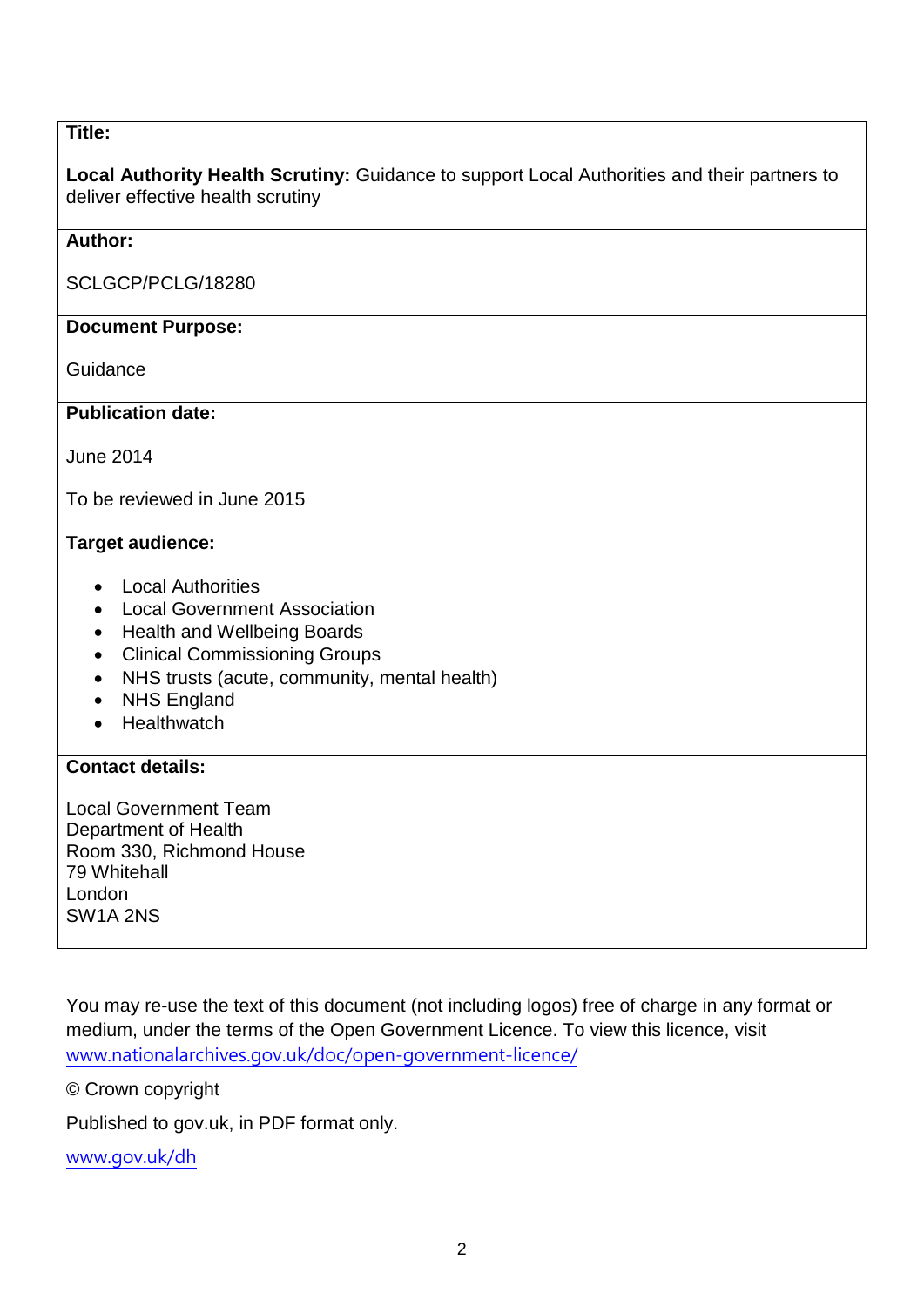# Local Authority Health **Scrutiny**

Guidance to support Local Authorities and their partners to deliver effective health scrutiny.

**Prepared by the People, Communities and Local Government Division of the Department of Health.**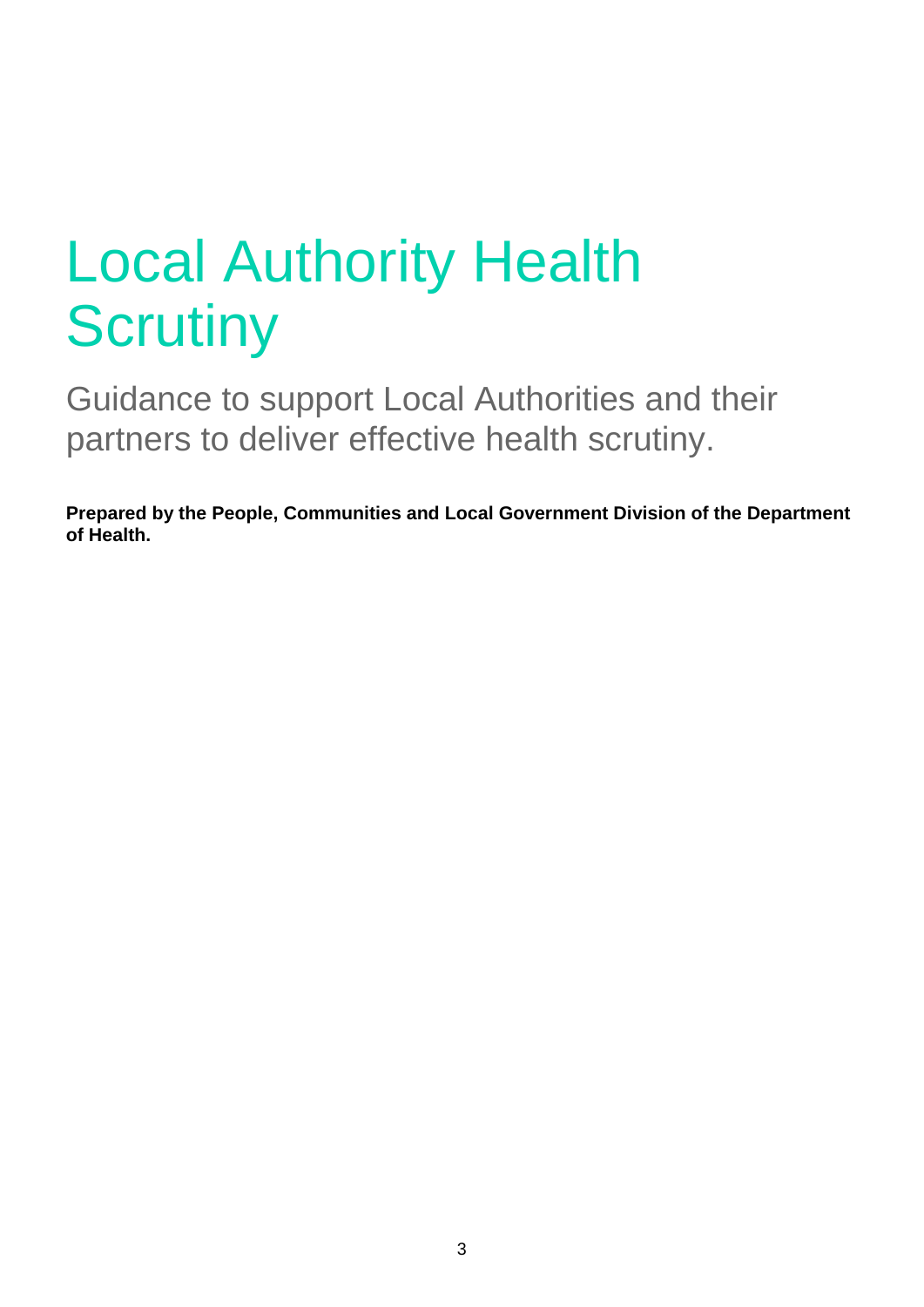# **Contents**

| 1 <sup>1</sup> |  |
|----------------|--|
|                |  |
|                |  |
|                |  |
|                |  |
|                |  |
|                |  |
|                |  |
|                |  |
|                |  |
|                |  |
|                |  |
|                |  |
|                |  |
|                |  |
|                |  |
|                |  |
|                |  |
|                |  |
|                |  |
|                |  |
|                |  |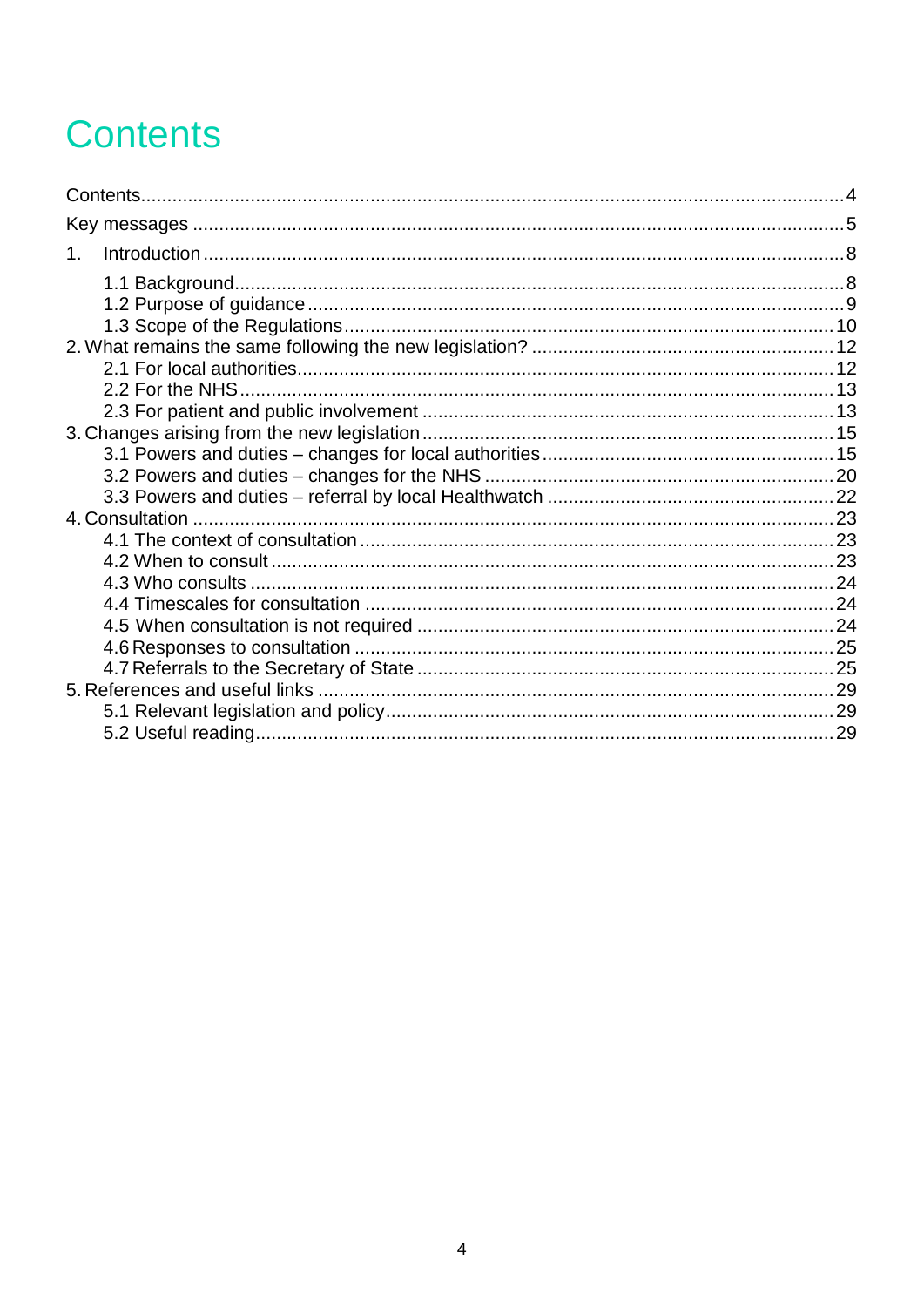# Key messages

- The primary aim of health scrutiny is to strengthen the voice of local people, ensuring that their needs and experiences are considered as an integral part of the commissioning and delivery of health services and that those services are effective and safe. The new legislation extends the scope of health scrutiny and increases the flexibility of local authorities in deciding how to exercise their scrutiny function.
- Health scrutiny also has a strategic role in taking an overview of how well integration of health, public health and social care is working – relevant to this might be how well health and wellbeing boards are carrying out their duty to promote integration - and in making recommendations about how it could be improved.
- At the same time, health scrutiny has a legitimate role in proactively seeking information about the performance of local health services and institutions; in challenging the information provided to it by commissioners and providers of services for the health service ("relevant NHS bodies and relevant health service providers"<sup>[1](#page-1-0)</sup>) and in testing this information by drawing on different sources of intelligence.
- Health scrutiny is part of the accountability of the whole system and needs the involvement of all parts of the system. Engagement of relevant NHS bodies and relevant health service providers with health scrutiny is a continuous process. It should start early with a common understanding of local health needs and the shape of services across the whole health and care system.
- Effective health scrutiny requires clarity at a local level about respective roles between the health scrutiny function, the NHS, the local authority, health and wellbeing boards and local Healthwatch.
- In the light of the Francis Report, local authorities will need to satisfy themselves that they keep open effective channels by which the public can communicate concerns about the quality of NHS and public health services to health scrutiny bodies. Although health scrutiny functions are not there to deal with individual complaints, they can use information to get an impression of services overall and to question commissioners and providers about patterns and trends.
- Furthermore in the light of the Francis Report, health scrutiny will need to consider ways of independently verifying information provided by relevant NHS bodies and relevant health service providers – for example, by seeking the views of local Healthwatch.

In this quidance, "health service commissioners and providers" is a reference to:

a) certain NHS bodies, (i.e. NHS England, clinical commissioning groups, NHS trusts and NHS foundation trusts) and

b) providers of NHS and public health services commissioned by NHS England, clinical commissioning groups and local authorities.

<span id="page-4-0"></span>Each of these is "a responsible person", as defined in the Regulations, on whom the Regulations impose certain duties for the purposes of supporting local authorities to discharge their health scrutiny functions.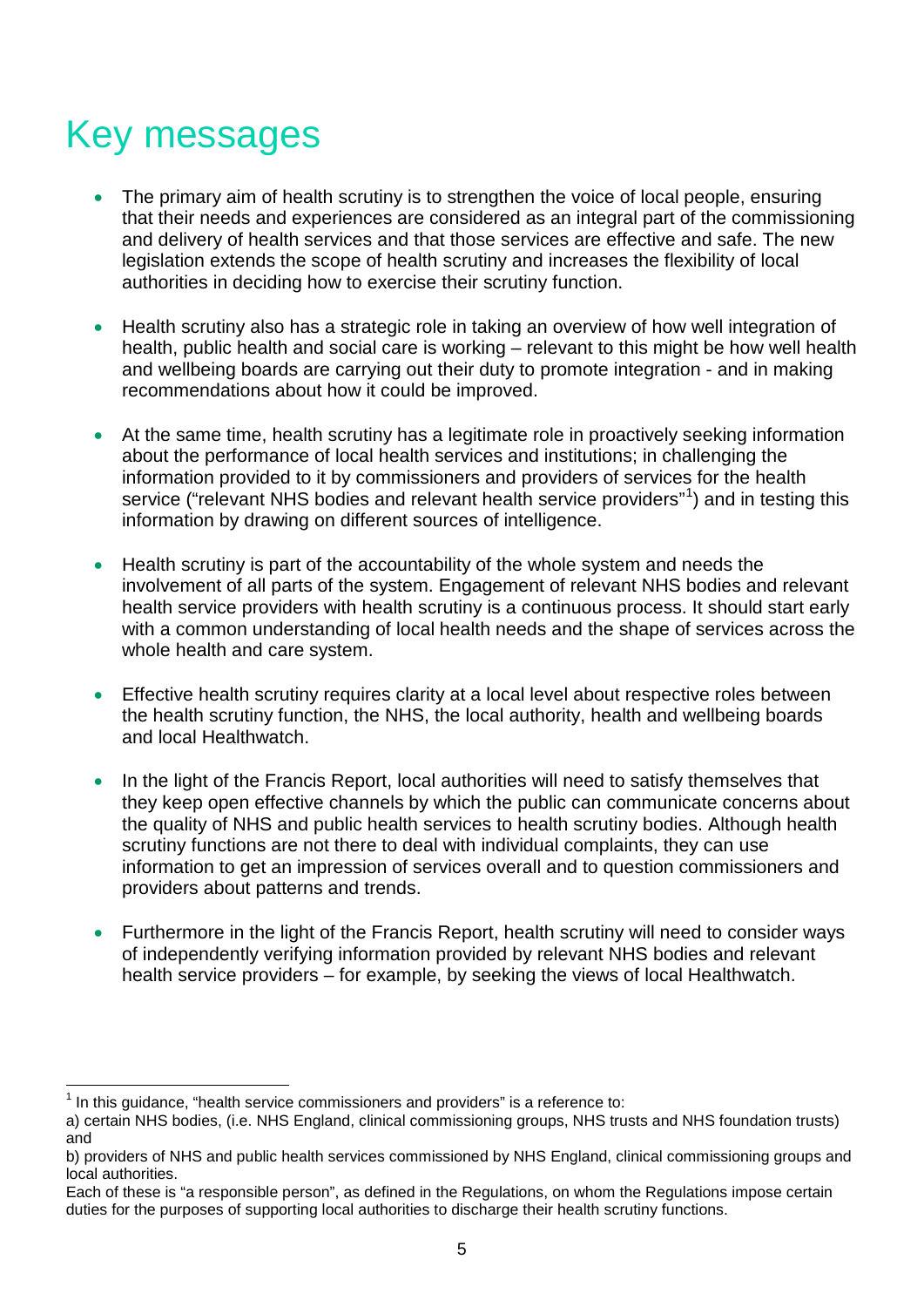- Health scrutiny should be outcome focused, looking at cross-cutting issues, including general health improvement, wellbeing and how well health inequalities are being addressed, as well as specific treatment services.
- Where there are concerns about proposals for substantial developments or variation in health services (or reconfiguration as it is also known) local authorities and the local NHS should work together to attempt to resolve these locally if at all possible. If external support is needed, informal help is freely available from the Independent Reconfiguration Panel (IRP)<sup>[2](#page-4-0)</sup> and/or the Centre for Public Scrutiny<sup>[3](#page-5-0)</sup>. If the decision is ultimately taken to formally refer the local NHS's reconfiguration proposals to the Secretary of State for Health, then this referral must be accompanied by an explanation of all steps taken locally to try to reach agreement in relation to those proposals.
- In considering substantial reconfiguration proposals health scrutiny needs to recognise the resource envelope within which the NHS operates and should therefore take into account the effect of the proposals on sustainability of services, as well as on their quality and safety.
- Local authorities should ensure that regardless of any arrangements adopted for carrying out health scrutiny functions, the functions are discharged in a transparent manner that will boost the confidence of local people in health scrutiny. Health scrutiny should be held in an open forum and local people should be allowed to attend and use any communication methods such as filming and tweeting to report the proceedings. This will be in line with the new transparency measure in the Local Audit and Accountability Act 2014 and will allow local people, particularly those who are not present at scrutiny hearing-meetings, to have the opportunity to see or hear the proceedings.

<span id="page-5-1"></span><sup>&</sup>lt;sup>2</sup> Independent Reconfiguration Panel website: www.irpanel.org.uk/view.asp?id=0  $^3$  Centre for Public Scrutiny website: www.cfps.og.uk

<span id="page-5-0"></span>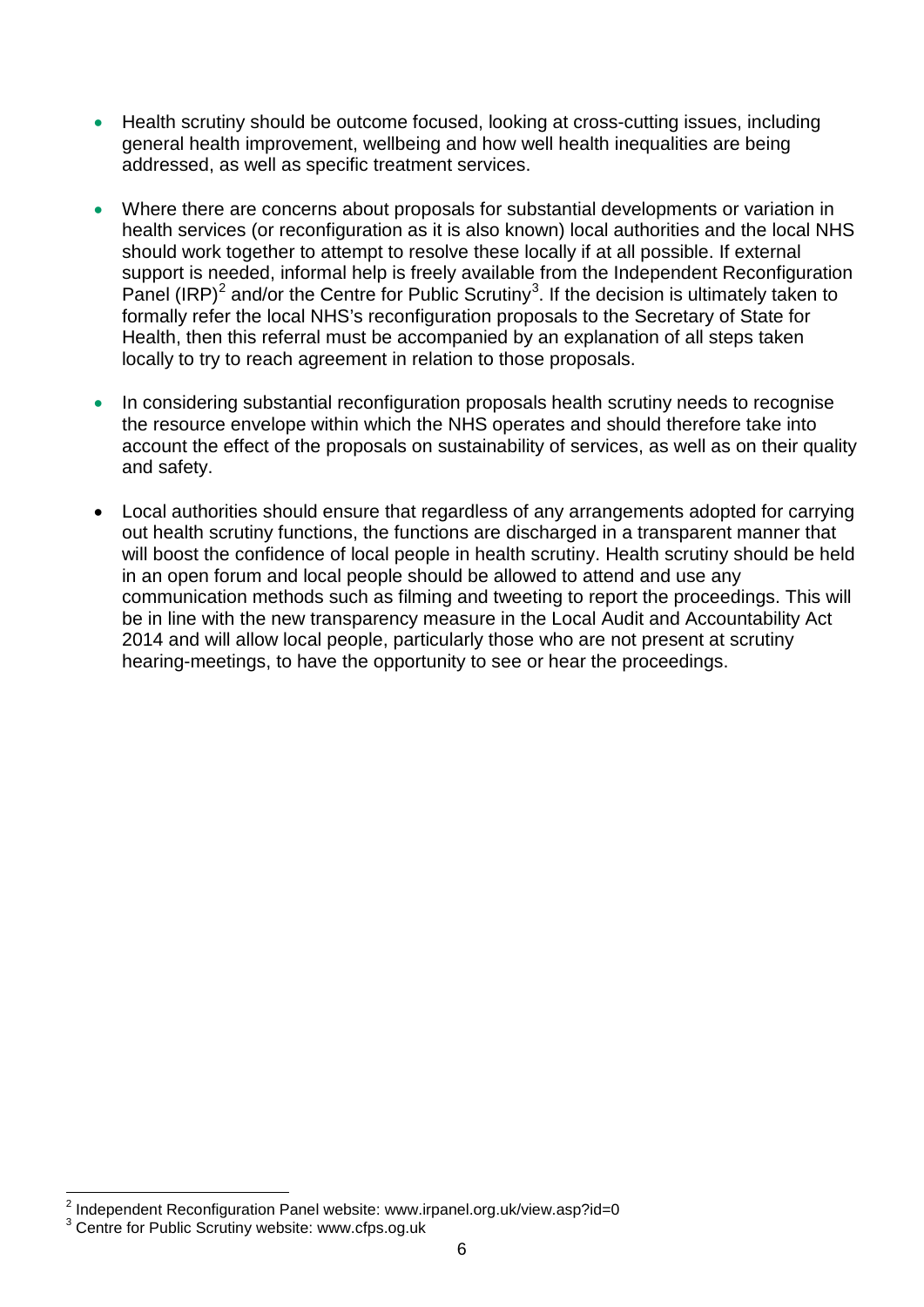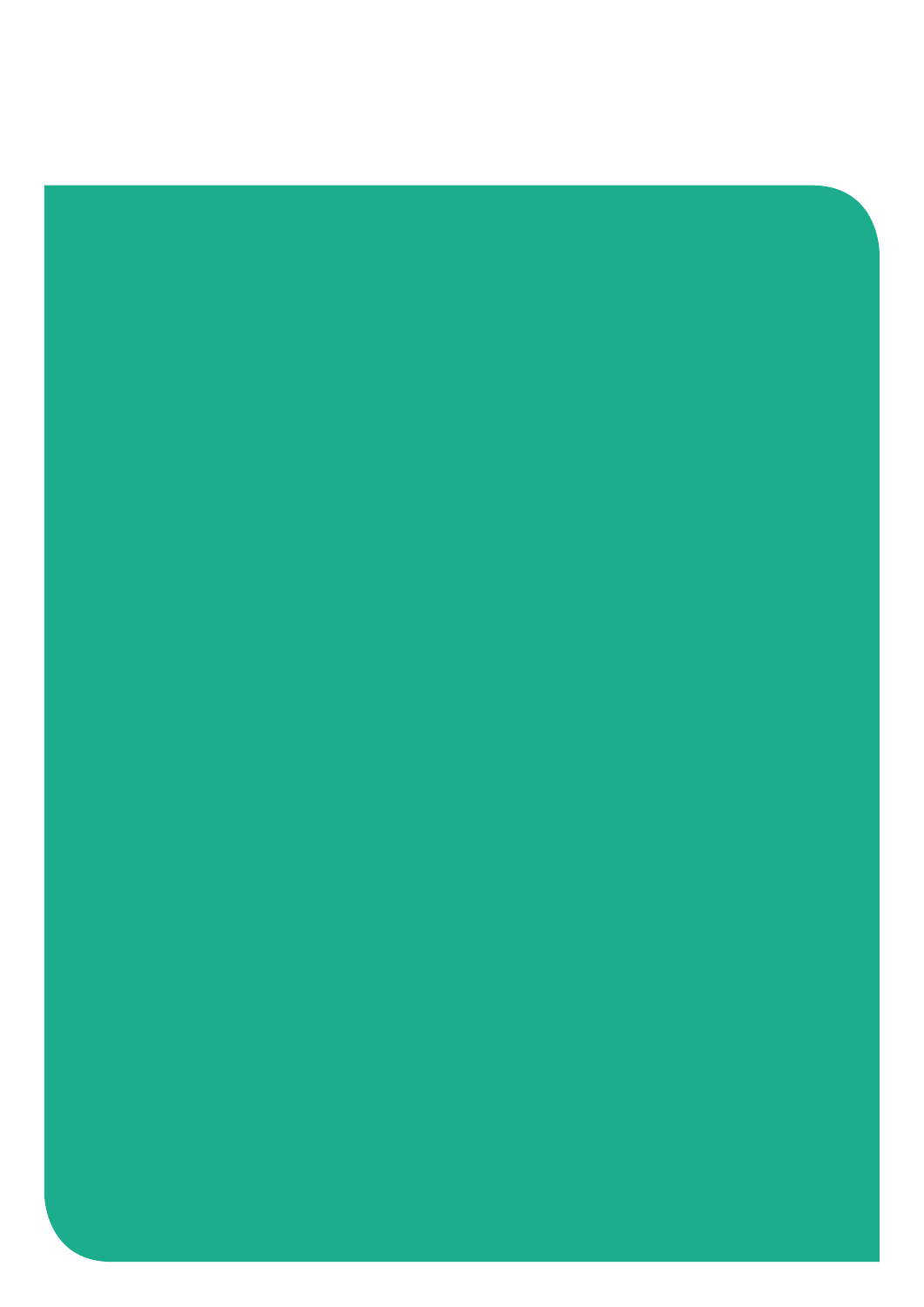# 1. Introduction

This guidance is intended to support local authorities, relevant NHS bodies and relevant health service providers in discharging their responsibilities under the relevant regulations; and thereby supporting effective scrutiny. The guidance needs to be conscientiously taken into account. However, the guidance is not intended to be a substitute for the legislation or to provide a definitive interpretation of the legislation. Only the courts can provide a definitive interpretation of legislation. Anyone in doubt should seek legal advice.

## **1.1 Background**

- 1.1.1 The primary aim of health scrutiny is to act as a lever to improve the health of local people, ensuring their needs are considered as an integral part of the commissioning, delivery and development of health services. For some time, local authority overview and scrutiny<sup>[4](#page-5-1)</sup> of health has been an important part of the Government's commitment to place patients at the centre of health services. It is even more important in the new system.
- 1.1.2 Health scrutiny is a fundamental way by which democratically elected local councillors are able to voice the views of their constituents, and hold relevant NHS bodies and relevant health service providers to account. To this end, it is essential that health scrutiny functions are also carried out in a transparent manner, so that local people have the opportunity to see and hear proceedings, in line with the new transparency measure in the Local Audit and Accountability Act 2014. Local government itself is making an even greater contribution to health since taking on public health functions in April 2013 (and will itself be within the scope of health scrutiny). Social care and health services are becoming ever more closely integrated and impact on each other, with the result that scrutiny of one may entail, to a certain extent, scrutiny of the other. In many cases, health scrutiny reviews will be of services which are jointly commissioned by the NHS and local government.
- 1.1.3 Within the NHS, there has been increasing emphasis on the need to understand and respond to the views of patients and the public about health and health services: the NHS Constitution, the Government's Mandate to NHS England and the NHS Operating Framework together provide a strong set of principles underpinning the NHS's accountability to the people it serves. Responding positively to health scrutiny is one way for the NHS to be accountable to local communities.
- 1.1.4 This is an important and challenging time for local authority scrutiny of the health service in England. The wider context includes huge financial pressures on the public services and the challenges of an ageing society in which more people are living for longer with illness and long-term medical conditions and disability. The NHS and local government are operating in a completely new health landscape underpinned by new legislation; with care commissioned and, in many cases, potentially delivered, by more and varied organisations. New health scrutiny legislation permits greater flexibility in the way that local authorities discharge their health scrutiny functions. Local government is working ever more closely with the NHS through health and wellbeing boards, taking a holistic view of the health, public health and social care system.

<span id="page-7-0"></span><sup>&</sup>lt;sup>4</sup> Referred to as 'review and scrutiny' in the Local Authority (Public Health, Health and Wellbeing Boards and Health Scrutiny) Regulations 2013.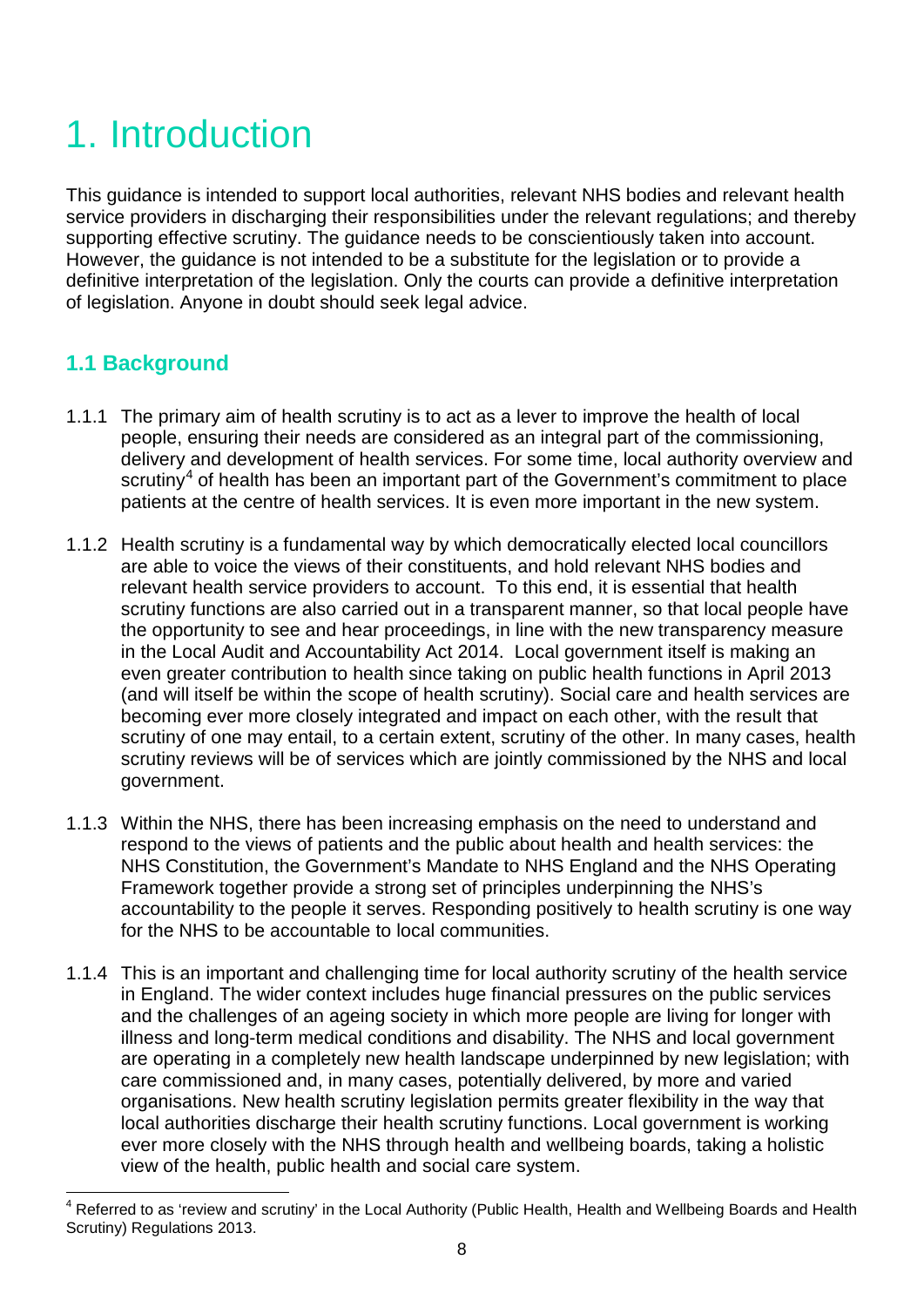- 1.1.5 At the same time, the whole health and care system and the public accountability mechanisms that surround it are grappling with the implications of the Francis inquiry into the shocking failure of care at Mid-Staffordshire NHS Trust. Among many other recommendations, the Francis report says that:
	- The Care Quality Commission should expand its work with overview and scrutiny committees.
	- Overview and scrutiny committees and local Healthwatch should have access to complaints information.
	- The "quality accounts" submitted by providers of NHS services should contain observations of commissioners, overview and scrutiny committees and local Healthwatch.
- 1.1.6 Following the Francis report and recommendations, the role and importance of effective health scrutiny will become more prominent. The Francis inquiry increased expectations for local accountability of health services. It is expected that health scrutiny will develop working relationships and good communication with Care Quality Commission local representatives, NHS England's local and regional Quality Surveillance Groups as well as with local Healthwatch. While there is no legislative stipulation as to the extent of support that should be made available for the health scrutiny function, the health and social care system as a whole will need to think about how the function is supported nationally, regionally and locally to enable the powers and duties associated with the function to be exercised appropriately.

### **1.2 Purpose of guidance**

- 1.2.1 It is against this background that this guidance has been prepared. It is intended to provide an up-to-date explanation and guide to implementation of the regulations under the National Health Service Act 2006 governing the local authority health scrutiny function. The relevant regulations are the Local Authority (Public Health, Health and Wellbeing Boards and Health Scrutiny) Regulations 2013 ("the Regulations"), which came into force on 1<sup>st</sup> April 2013<sup>[5](#page-7-0)</sup>. They supersede the 2002 Regulations under the Health and Social care Act 2001<sup>[6](#page-8-0)</sup>. The Regulations have implications for relevant NHS bodies and relevant health service providers, including local authorities carrying out the local authority health scrutiny function<sup>[7](#page-8-1)</sup>, health and wellbeing boards and those involved in patient and public engagement activities. The duties in the Regulations are aimed at supporting local authorities to discharge their scrutiny functions effectively. Failure to comply with those duties would place the relevant NHS body or relevant health service provider in breach of its statutory duty and render it at risk of a legal challenge.
- 1.2.2 This guidance is, therefore, of relevance to:
	- Local authorities (both those which have the health scrutiny functions and district councils).
	- Clinical commissioning groups (CCGs).
	- NHS England.

<span id="page-8-2"></span> $5$  References to numbered Regulations throughout this guide are to the Local Authority (Public Health, Health and wellbeing boards and Health Scrutiny) Regulations 2013.

<span id="page-8-0"></span> $6$  These had effect as if made under the National Health Service Act 2006.

<span id="page-8-1"></span> $7$  The health scrutiny function is conferred on the 152 councils with social services responsibilities.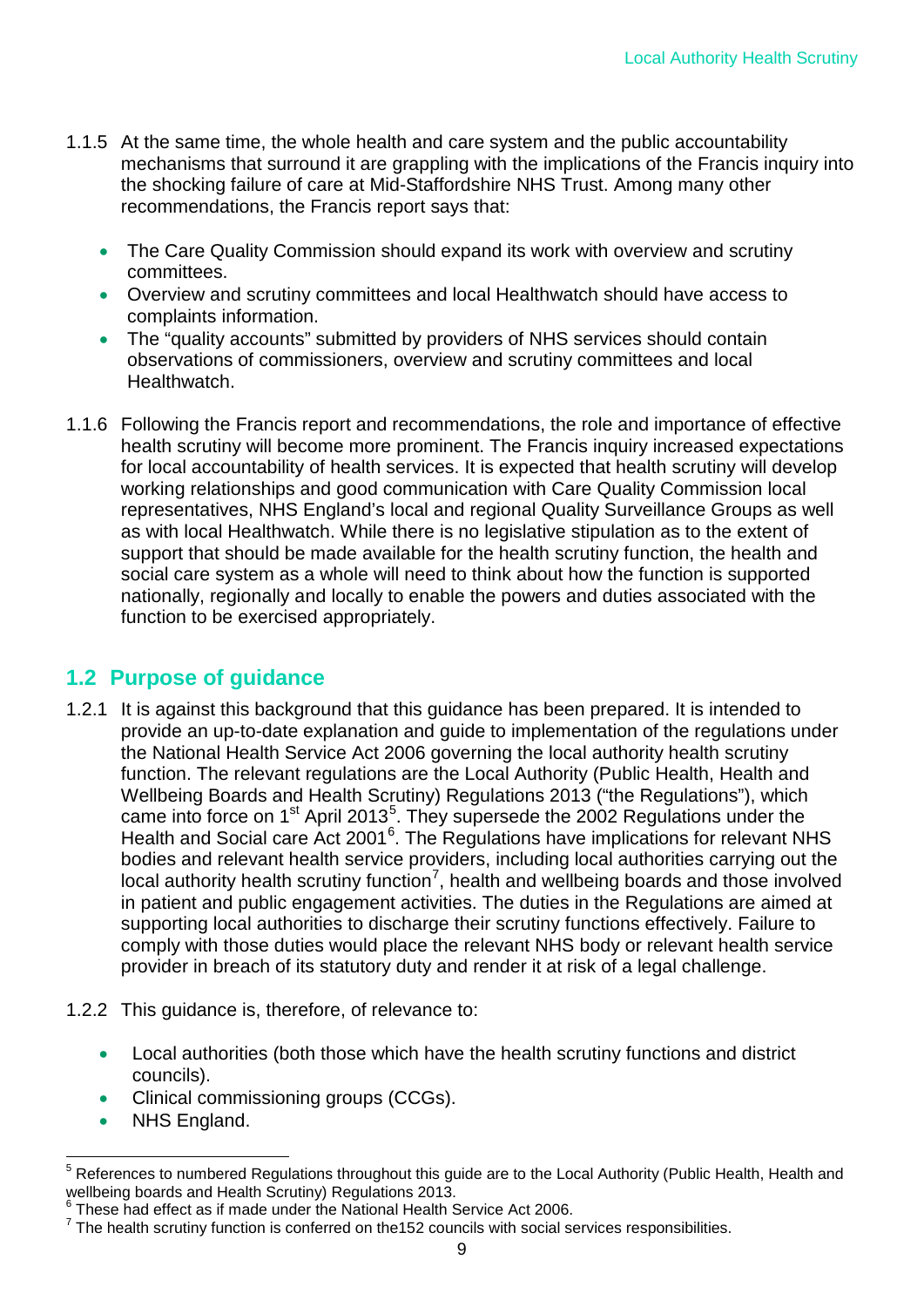- Providers of health services including those from the public, private and voluntary sectors.
- Those involved in delivering the work of local Healthwatch.

The guidance should be read alongside other guidance issued by the Department of Health and NHS England, such as the guidance on the NHS duty to involve<sup>[8](#page-8-2)</sup>, and guidance for NHS commissioners on the good practice principles and process for planning of major service change.

# **1.3 Scope of the Regulations**

- 1.3.1 The Regulations explained in this guidance relate to matters relating to the health service, i.e. including services commissioned and/or provided by the NHS as well as public health services commissioned by local authorities. This includes services provided to the NHS by external non-NHS providers, including local authorities (this is discussed in more detail in section 3).
- 1.3.2 The NHS Constitution, the Mandate to NHS England, and the NHS Outcomes Framework provide a set of guiding principles and values for the NHS which indicate that the NHS is not just a sickness service, but is there to improve health, wellbeing and to address health inequalities: "to pay particular attention to groups or sections of society where improvement in health and life expectancy are not keeping pace with the rest of the population<sup>[9](#page-9-0)</sup>". The Mandate makes clear that one of NHS England's priorities should be a focus on "preventing illness, with staff using every contact they have with people as an opportunity to help people stay in good health<sup>[10](#page-9-1)</sup>. Since the creation of the health scrutiny functions under the Health and Social Care Act 2001, local authority scrutiny committees have prioritised issues of health improvement, prevention and tackling health inequalities as areas where they can add value through their work. In their reviews, local authorities have looked at the wider social determinants of health and health inequalities, not least because of local government's own contribution through the whole range of its services.
- 1.3.3 NHS services can themselves impact on health inequalities and general wellbeing of communities, for example, by improving access to services for the most deprived and least healthy communities. Moreover the Department of Health has always advised and local authorities have recognised that the best use of their health scrutiny powers will depend on scrutiny extending to health issues, the health system and health economy rather than being limited to services commissioned or managed by the NHS or local authorities.
- 1.3.4 The duties of health service commissioners and providers under the Regulations apply to NHS commissioners and to providers of health services as part of the health service, including NHS bodies and local authorities, as discussed below. However, local authority health scrutiny committees have often drawn on their wider powers to promote

<span id="page-9-2"></span><sup>8</sup> <http://www.england.nhs.uk/wp-content/uploads/2013/09/trans-part-hc-guid1.pdf> <sup>9</sup> NHS Constitution, *The NHS belongs to us all*, March 2013:

<span id="page-9-0"></span>

http://www.nhs.uk/choiceintheNHS/Rightsandpledges/NHSConstitution/Documents/2013/the-nhs-constitution-for-

<span id="page-9-1"></span> $10$  The Mandate: A mandate from the Government to the NHS Commissioning Board: April 2013 to March 2015, p8: https://www.gov.uk/government/uploads/system/uploads/attachment\_data/file/213131/mandate.pdf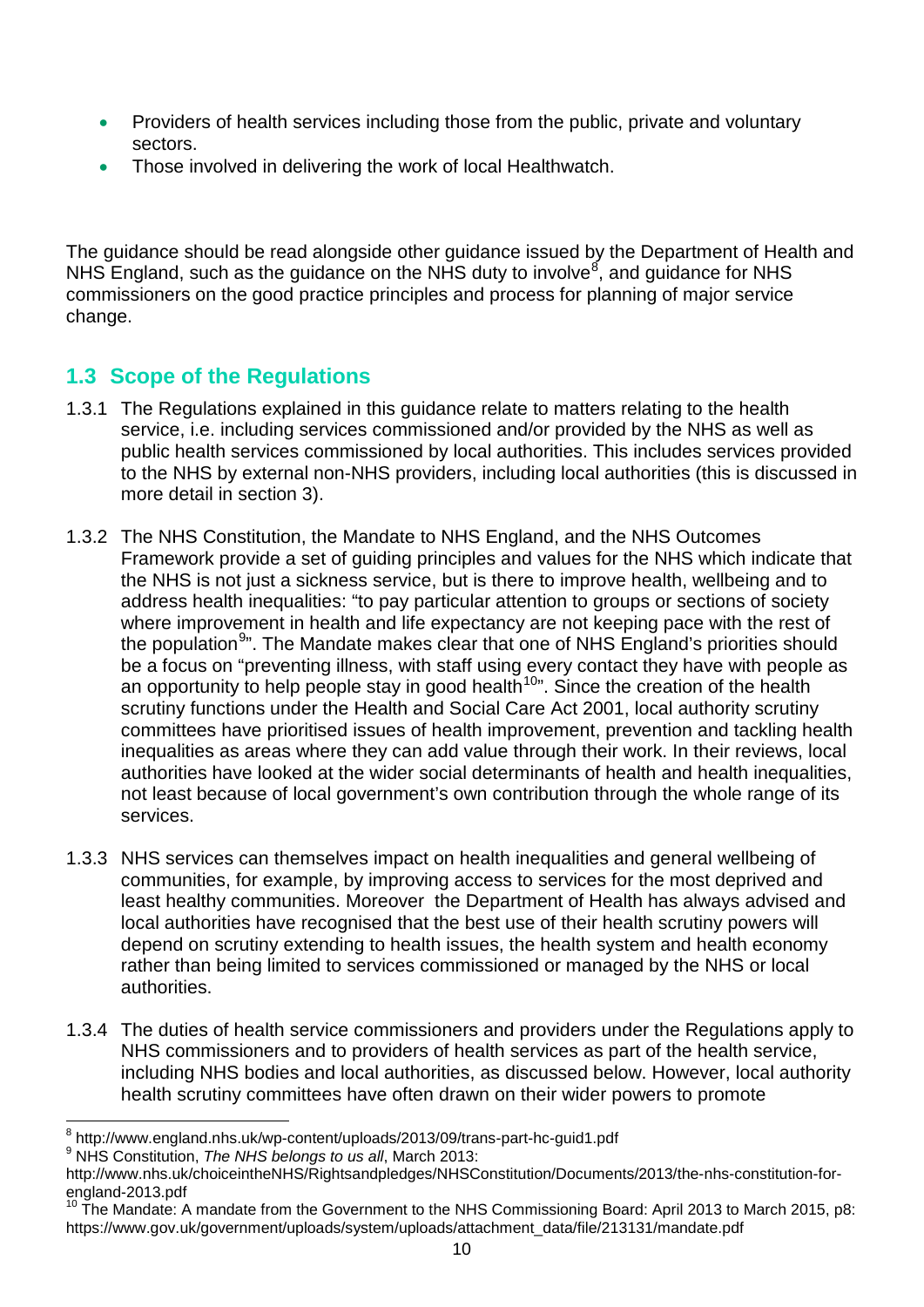community wellbeing to carry out overview and scrutiny of a range of health issues which go beyond NHS services. In the new health landscape, public health is a responsibility of local government and health and wellbeing boards provide strategic leadership of the health system through partnership, with a specific duty to encourage integrated working across health and social care. We can expect an increasing number of services to be jointly commissioned between local authorities and the NHS. Any health scrutiny exercise may therefore include reviewing the local authority's own contribution to the health of local people and the provision of health services, as well as the role of the health and wellbeing board, and of other agencies involved in the health care of local people.

- 1.3.5 Responses to matters that are scrutinised may therefore be the responsibility of a number of stakeholders. In this light, the power to scrutinise the health service should be seen and used in the wider context of the local authority role of community leadership and of other initiatives to promote and facilitate improvement and reduce inequalities. In the context of the NHS reforms, this includes:
	- A greater emphasis on involving patients and the public from an early stage in proposals to improve services.
	- The work of health and wellbeing boards as strategic bodies bringing together representatives of the whole local health and care system.
	- The work of other relevant local partnerships, such as community safety partnerships and partnerships with the community and voluntary sectors.
- 1.3.6 The new legislation in the 2012 Act lays increased emphasis on the role of patients and the public in shaping services. This is recognised in the introduction of local Healthwatch organisations and their membership of health and wellbeing boards. The Regulations make provision about the referral of matters by local Healthwatch to local authority health scrutiny. This is discussed in section 3 below.
- 1.3.7 Section 2 below outlines those aspects of the health scrutiny system that remain the same for each of the key players: local authorities, the NHS and the patient and public involvement system. Section 3 discusses in detail what has changed following the new legislation for each of these key players and how the changes should be implemented. Section 4 discusses the important issue of consultation on substantial reconfiguration proposals (i.e. proposals for a substantial development of the health service or for a substantial variation in the provision of such service). Section 5 provides references and links to relevant additional documents.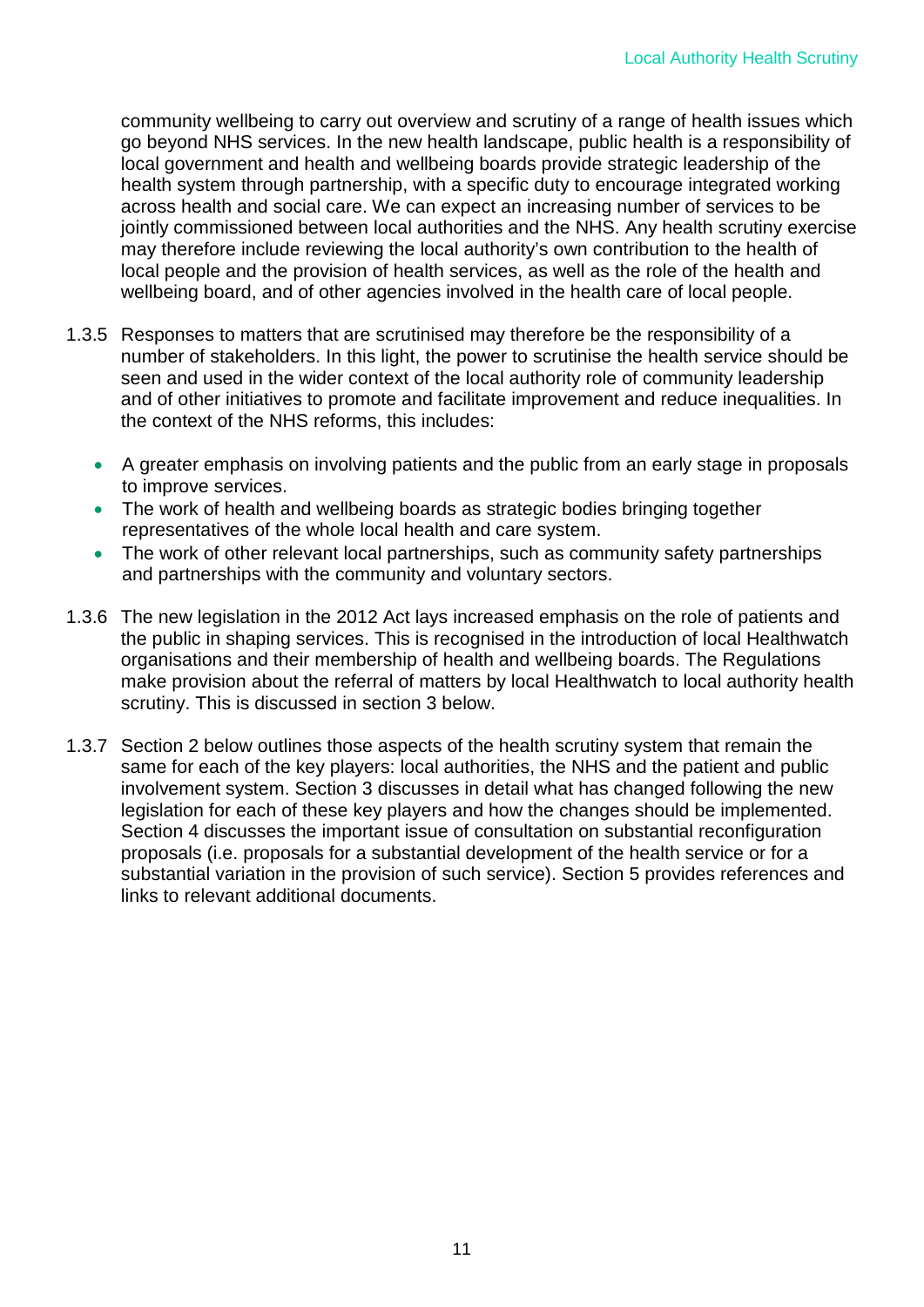# 2. What remains the same following the new legislation?

# **2.1 For local authorities**

- 2.1.1 Under the Regulations, local authorities in England (i.e. "upper tier" and unitary authorities<sup>[11](#page-9-2)</sup>, the Common Council of the City of London and the Council of the Isles of Scilly) have the power to:
	- Review and scrutinise matters relating to the planning, provision and operation of the health service in the area. This may well include scrutinising the finances of local health services.
	- Require information to be provided by certain NHS bodies about the planning, provision and operation of health services that is reasonably needed to carry out health scrutiny.
	- Require employees including non-executive directors of certain NHS bodies to attend before them to answer questions.
	- Make reports and recommendations to certain NHS bodies and expect a response within 28 days.
	- Set up joint health scrutiny committees with other local authorities and delegate health scrutiny functions to an overview and scrutiny committee of another local authority.
	- Refer NHS substantial reconfiguration proposals to the Secretary of State if a local authority considers:
		- The consultation has been inadequate in relation to the content or the amount of time allowed.
		- The NHS body has given inadequate reasons where it has not consulted for reasons of urgency relating to the safety or welfare of patients or staff.
		- A proposal would not be in the interests of the health service in its area.

(In the case of referral, the Regulations lay down additional conditions and requirements as to the information that must be provided to the Secretary of State – these are listed in section 4.7 below.)

2.1.2 As previously, executive members may not be members of local authority overview and scrutiny committees, their sub-committees, joint health overview and scrutiny committees and sub-committees. Overview and scrutiny committees may include co-opted members i.e. those who are not members of the relevant local authority (for example, co-opted members of overview and scrutiny committees of district councils or representatives of voluntary sector organisations). Co-opted members may not be given voting rights except where permitted by the relevant local authority in accordance with a scheme made by the local authority<sup>[12](#page-11-0)</sup>.

 $11$  i.e. county councils, district councils other than lower-tier district councils and London Borough councils. However, in general, health scrutiny functions may be delegated to lower-tier district councils (except for referrals – see regulations 28 and 29) or their overview and scrutiny committees, or carried out by a joint committee of those councils and another local authority.

<span id="page-11-1"></span><span id="page-11-0"></span> $12$  Section 9FA of and Schedule A1 to the Local Government Act 2000, Regulations 5 and 11 of the Local Authorities (committee system) (England) Regulations 2012 and Regulation 30 of the Local Authority (Public Health, Health and wellbeing boards and Health Scrutiny) Regulations 2013.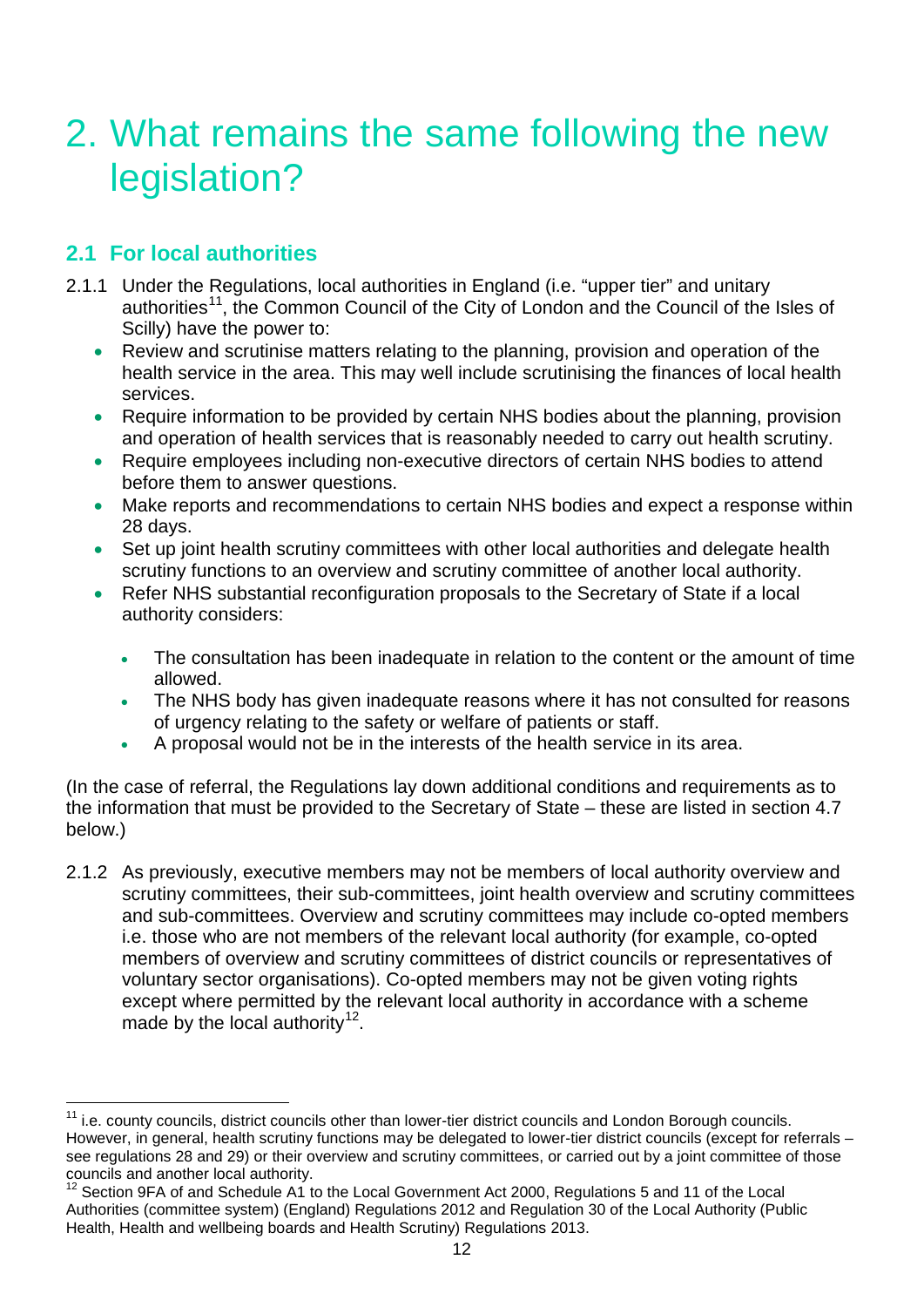- 2.1.3 The position of councils which have returned to a committee system of governance is discussed in section 3 below.
- 2.1.4 The position in relation to these matters remains following the new legislation, but the legislation is extended to cover additional and new organisations and diverse local authority arrangements, as described in section 3 below.

## **2.2 For the NHS**

- 2.2.1 Regulations under the Health and Social Care Act 2001 created duties on the NHS which mirror the powers conferred on local authorities. These duties are carried forward into the new legislation, and require the NHS to:
	- Provide information about the planning, provision and operation of health services as reasonably required by local authorities to enable them to carry out health scrutiny (section 3 lists all those now covered by this requirement).
	- Attend before local authorities to answer questions necessary for local authorities to carry out health scrutiny.
	- Consult on any proposed substantial developments or variations in the provision of the health service<sup>13</sup>
	- Respond to health scrutiny reports and recommendations: NHS service commissioners and providers have a duty to respond in writing to a report or recommendation where health scrutiny requests this, within 28 days of the request. This applies to requests from individual health scrutiny committees or sub-committees, from local authorities and from joint health scrutiny committees or sub-committees.
- 2.2.2 These duties remain in place, and (following the abolition of PCTs and Strategic Health Authorities) now apply to CCGs; NHS England; local authorities as providers of NHS or public health services; and providers of NHS and public health services commissioned by CCGs, NHS England and local authorities. Additional responsibilities are described in section 3 below.

### **2.3 For patient and public involvement**

- 2.3.1 Legislation has created a number of far-reaching requirements on the NHS to consult service users and prospective users in planning services, in the development and consideration of proposals for changes in the way services are provided and in decisions affecting the operation of those services.
- 2.3.2 For NHS trusts, the duty as to involvement and consultation is set out in section 242 of the 2006 Act (as amended by the Health and Social Care Act 2012). The public involvement duties of NHS England and of CCGs are set out in sections 13Q and 14Z2 respectively of the 2006 Act. These are separate duties from those set out in the Regulations discussed here. Together they add up to a web of local accountability for health services.
- 2.1.1 The Health and Social Care Act 2012 introduced local Healthwatch to represent the voice of patients, service users and the public; and health and wellbeing boards to promote partnerships across the health and social care sector. The Regulations set up formal relationships between local Healthwatch and local authority health scrutiny, to ensure

<span id="page-12-0"></span> $13$  Subject to exceptions as set out in the 2013 Regulations.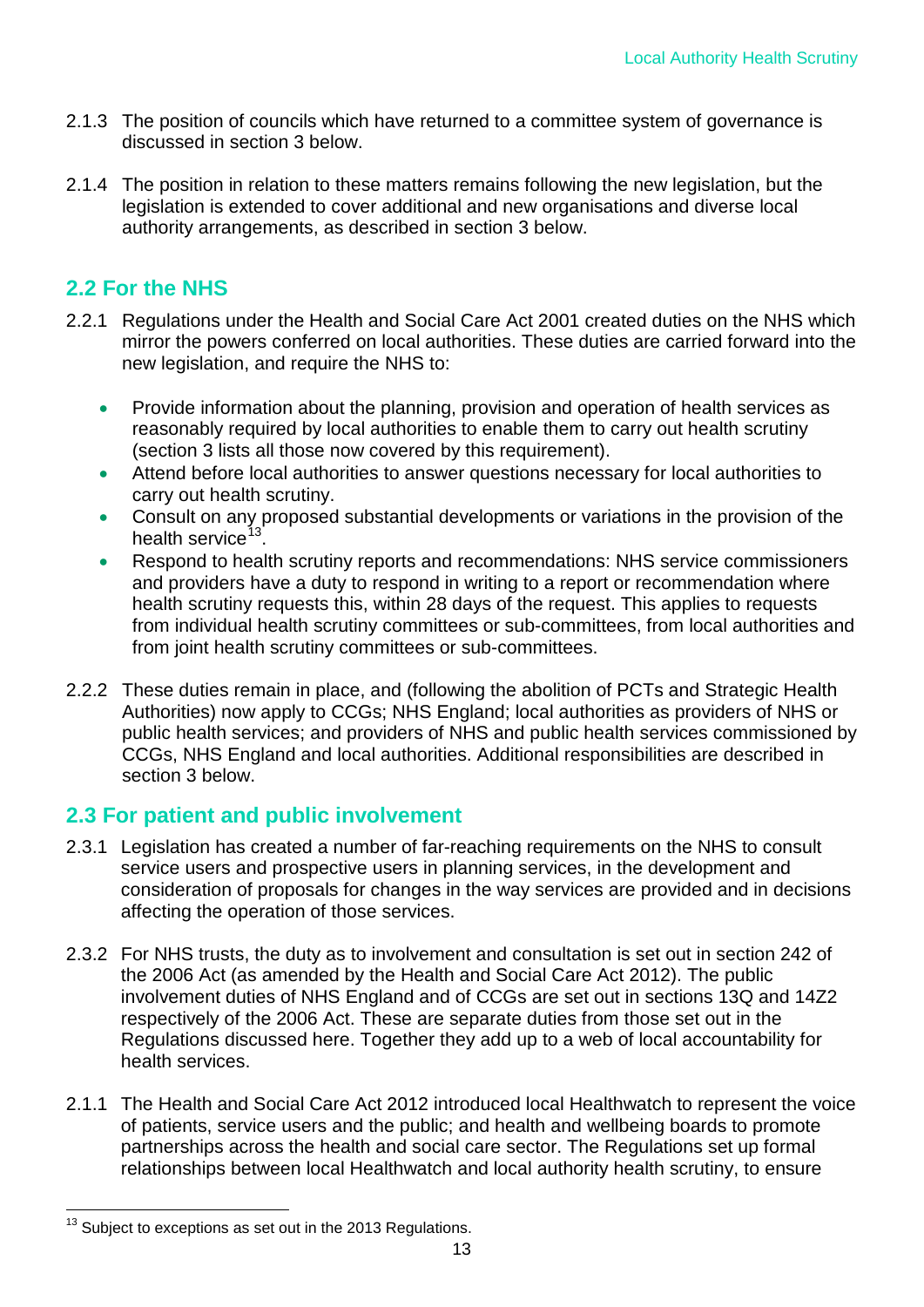that the new system reflects the outcomes of involvement and engagement with patients and the public, as described in section 3 below.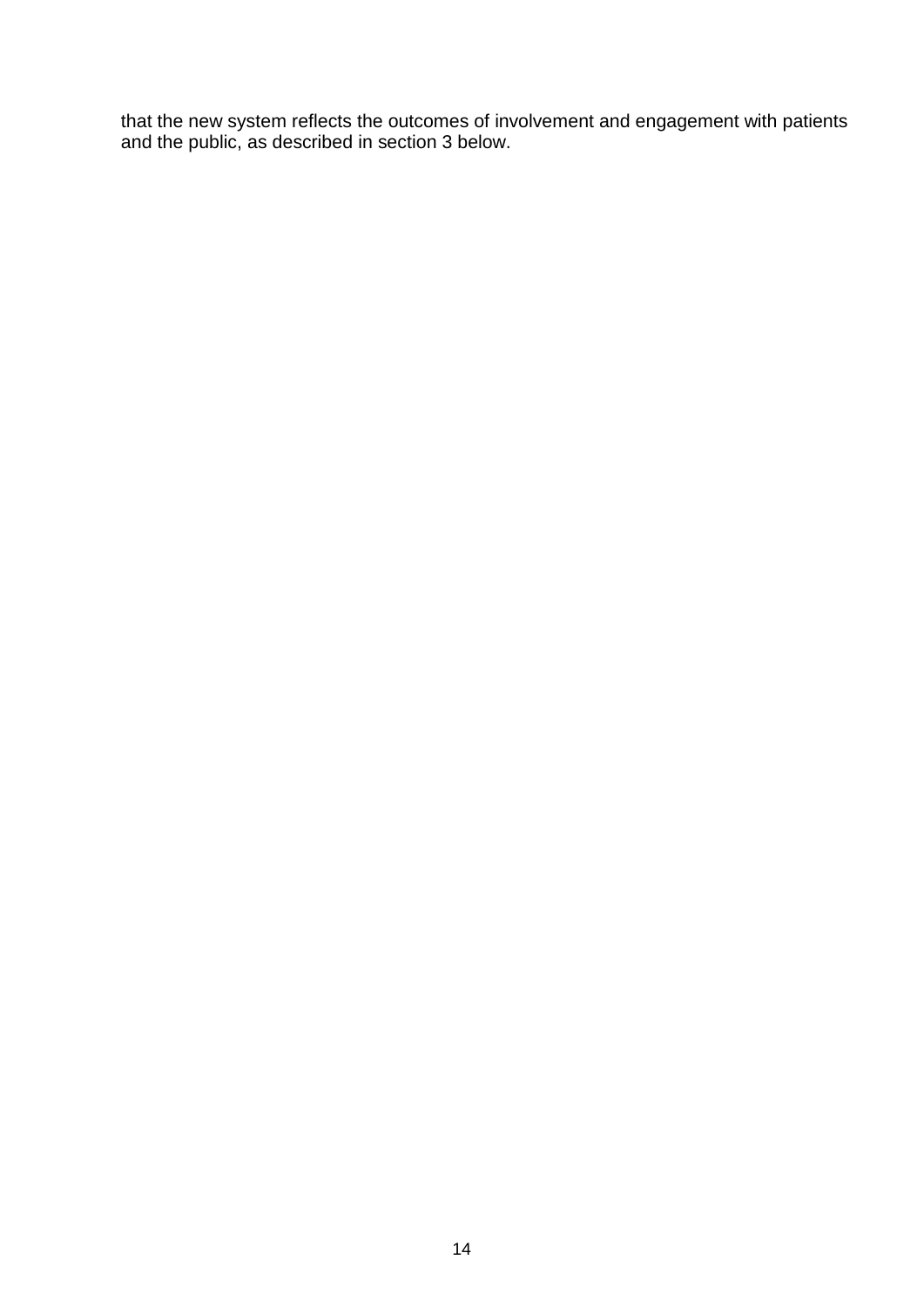# 3. Changes arising from the new legislation

# **3.1 Powers and duties – changes for local authorities**

#### **Councils as commissioners and providers of health services**

- 3.1.1 As commissioners or providers of public health services and as providers of health services to the NHS, services commissioned or provided by local authorities are themselves within the scope of the health scrutiny legislation.
- 3.1.2 To that end local authorities may be bodies which are scrutinised, as well as bodies which carry out health scrutiny.
- 3.1.3 The duties which apply to scrutinised bodies such as the duty to provide information, to attend before health scrutiny and to consult on substantial reconfiguration proposals will apply to local authorities insofar as they may be "relevant health service providers"<sup>[14](#page-12-0)</sup>.
- 3.1.4 Being both scrutineer and scrutinee is not a new situation for councils. It will still be important, particularly in making arrangements for scrutiny of the council's own health role, to bear in mind possible conflicts of interest and to take steps to deal with them.

#### **Councils as scrutineers of health services**

- 3.1.5 The Local Government Act 2000 (as amended by the Localism Act 2011) makes provision for authorities:
	- To retain executive governance arrangements (i.e. comprising a Leader and cabinet or a Mayor and cabinet).
	- To adopt a committee system of governance.
	- To adopt any other form of governance prescribed by the Secretary of State.
- 3.1.6 Health scrutiny arrangements will differ in some respects depending on the system that the council chooses to operate. Most importantly:
	- Councils operating executive governance arrangements are required to have at least one overview and scrutiny committee. In this case, the scrutiny is independent of the executive.
	- If a council adopts a committee system, they can operate overview and scrutiny committees if they choose, but are not required to do so.
- 3.1.7 At present, most local authorities are retaining executive governance arrangements. For those councils moving to a committee system, a further discussion of the differences and implications for health scrutiny is included on page 16 below.
- 3.1.8 Generally health scrutiny functions are in the form of powers. However, there are certain requirements under the Regulations as follows. Local authorities on whom health scrutiny functions have been conferred should:
	- Have a mechanism in place to deal with referrals made by Local Healthwatch organisations or contractors<sup>[15](#page-14-0)</sup>.

<span id="page-14-1"></span><sup>&</sup>lt;sup>14</sup> See section 244 of the NHS Act and Regulation 20 of the 2013 Regulations for the meaning of "relevant health service provider".

<span id="page-14-0"></span><sup>&</sup>lt;sup>15</sup> See Regulation 21 of the 2013 Regulations.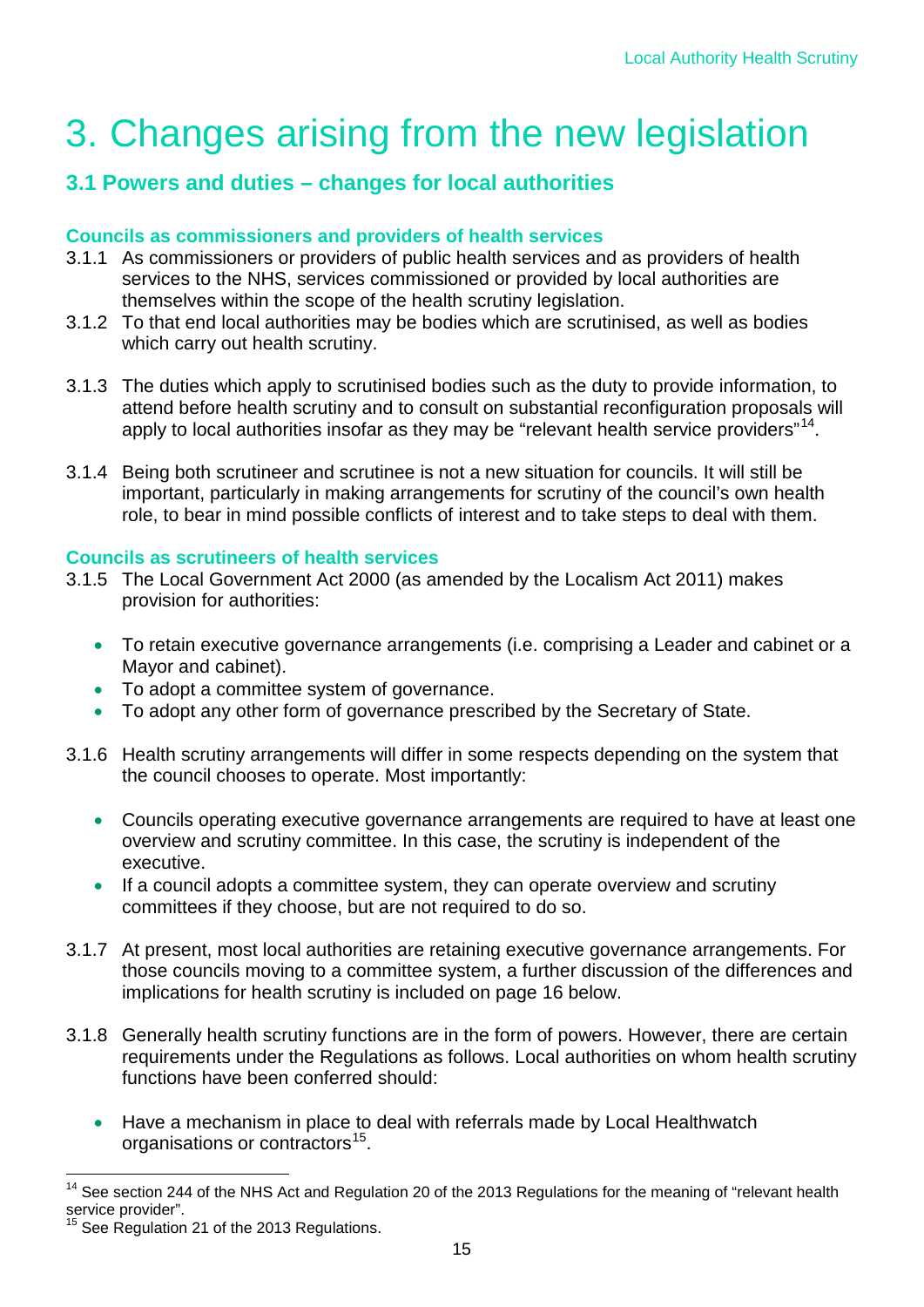- Have a mechanism in place to respond to consultations by relevant NHS bodies and relevant health service providers on substantial reconfiguration proposals. Such responses could be made through the full council, an overview and scrutiny committee with delegated powers from the full council, a joint overview and scrutiny committee or a committee appointed under s101 of the Local Government Act.
- Councils also need to consider in advance how the members of a joint health scrutiny committee would be appointed from their council where the council was required to participate in a joint health scrutiny committee with other councils to respond to substantial reconfiguration proposals covering more than one council area.

#### **Conferral of health scrutiny function on full council**

- 3.1.9 The National Health Service Act 2006, as amended by the Health and Social Care Act 2012, confers health scrutiny functions on the local authority, as distinct from any overview and scrutiny committee or panel within the local authority section 244 (2ZD). This new provision is designed to give local authorities greater flexibility and freedom over the way they discharge health scrutiny functions. The full council of each local authority will determine which arrangement is adopted. For example:
	- It may choose to continue to operate its existing health overview and scrutiny committee, delegating its health scrutiny functions to the committee.
	- It may choose other arrangements such as appointing a committee involving members of the public and delegating its health scrutiny functions (except the function of making referrals) to that committee.
	- It may operate its health scrutiny functions through a joint scrutiny committee with one or more other councils.
- 3.1.10 As indicated above local authorities may delegate their health scrutiny functions under section 101 of the Local Government Act 1972 but are not permitted to delegate the functions to an officer (Regulation 29).
- 3.1.11 Executive members of councils operating executive governance arrangements (that is a Leader and cabinet or a Mayor and cabinet) may not be members of local authority overview and scrutiny committees or of their sub-committees or of joint health overview and scrutiny committees and sub-committees.
- 3.1.12 Overview and scrutiny committees are a proven model offering a number of benefits that other structures may not, including having a clear identity within the local authority, political balance and, in many cases, an established reputation within the local community for independence and accessibility.

#### **Delegation of health scrutiny function by full council**

3.1.13 The legislation enables health scrutiny functions to be delegated to:

- An overview and scrutiny committee of a local authority or of another local authority (Regulation 28).
- A sub-committee of an overview or scrutiny committee (Local Government Act 2000).
- A joint overview and scrutiny committee (JOSC) appointed by two or more local authorities or a sub-committee of such a joint committee.
- A committee or sub-committee of the authority appointed under section 102 of the Local Government Act 1972 (section 101 of the Local Government Act 1972) (except for referrals).
- Another local authority (section 101 of Local Government Act 1972) (except for referrals).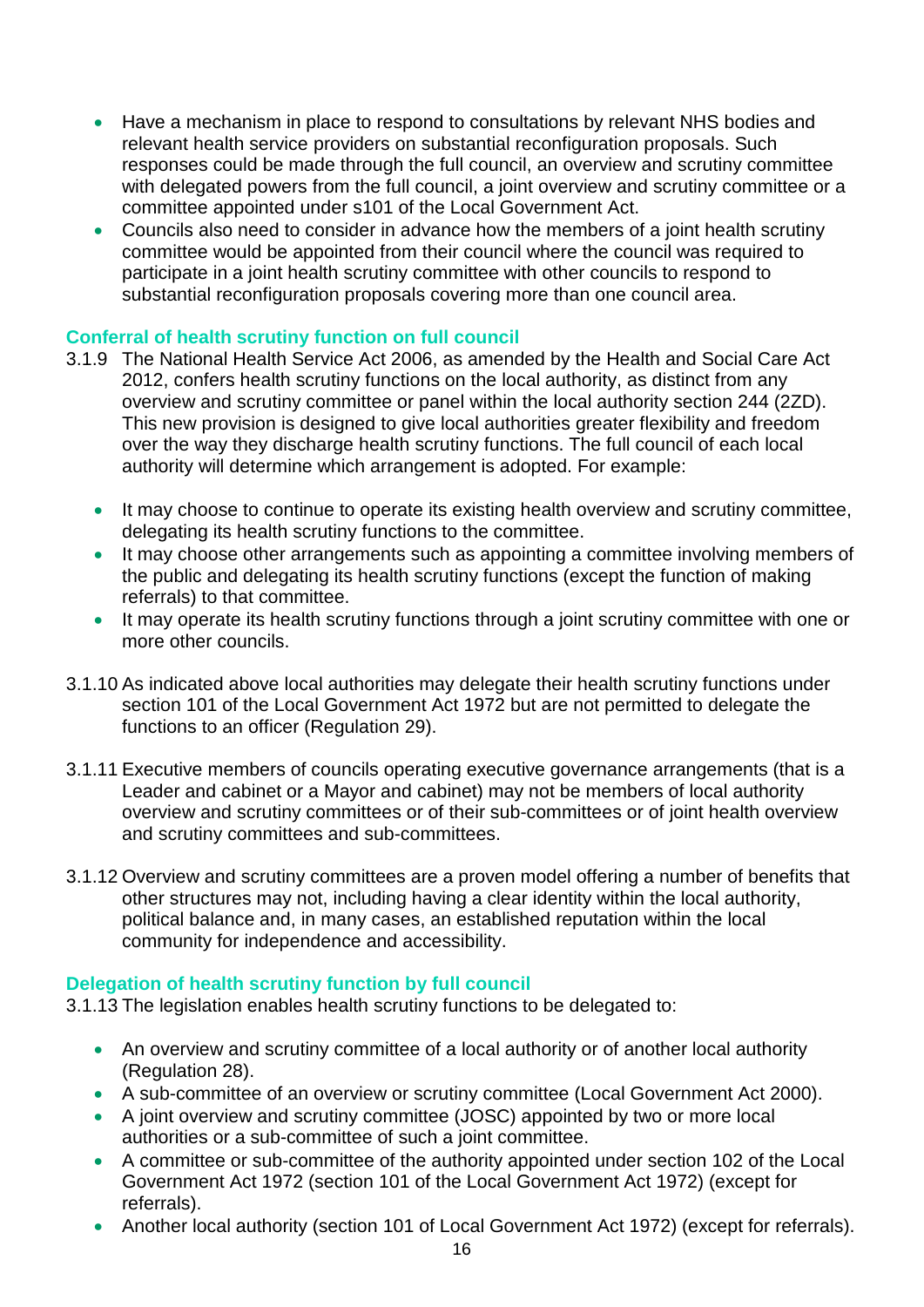- 3.1.14 Local authorities may not delegate the health scrutiny functions to an officer this option under the Local Government Act 1972 is disapplied (disallowed) by Regulation 29.
- 3.1.15 If a council decides to delegate to a health scrutiny committee, it need not delegate *all* of its health scrutiny functions to that committee (i.e. it could retain some functions itself). For example, it might choose to retain the power to refer issues to the Secretary of State for Health as discussed below. Equally, it might choose to delegate that power to the scrutiny committee.

#### **Joint health scrutiny arrangements**

- 3.1.16 As before, local authorities may appoint a discretionary joint health scrutiny committee (Regulation 30) to carry out all or specified health scrutiny functions, for example health scrutiny in relation to health issues that cross local authority boundaries. Establishing a joint committee of this kind does not prevent the appointing local authorities from separately scrutinising health issues. However, there are likely to be occasions on which a discretionary joint committee is the best way of considering how the needs of a local population, which happens to cross council boundaries, are being met.
- 3.1.17 Regulation 30 also requires local authorities to appoint joint committees where a relevant NHS body or health service provider consults more than one local authority's health scrutiny function about substantial reconfiguration proposals (referred to below as a mandatory joint health scrutiny committee). In such circumstances, Regulation 30 sets out the following requirements (see section 4 on consultation below for more detail).
	- Only the joint committee may respond to the consultation (i.e. rather than each individual local authority responding separately).
	- Only the joint committee may exercise the power to require the provision of information by the relevant NHS body or health service provider about the proposal.
	- Only the joint committee may exercise the power to require members or employees of the relevant NHS body or health service provider to attend before it to answer questions in connection with the consultation.
- 3.1.18 These restrictions do not apply to referrals to the Secretary of State. Local authorities may choose to delegate their power of referral to the mandatory joint committee but they need not do so. If a local authority had already appointed a discretionary committee, they could even delegate the power to that committee if they choose to.
- 3.1.19 If the local authority has delegated this power, then they may not subsequently exercise the power of referral. If they do not delegate the power, they may make such referrals.
- 3.1.20 A situation might arise where one of the participating local authorities had delegated their power of referral to the joint committee but not the other(s). In such a case a referral could be made by: the JOSC or any of the authorities which had not delegated their power of referral to the JOSC, but not the authorities which had delegated their power of referral to the JOSC.

#### **Reporting and making recommendations**

3.1.21 Regulation 22 enables local authorities and committees (including joint committees, subcommittees and other local authorities to which health scrutiny functions have been delegated) to make reports and recommendations to relevant NHS bodies and health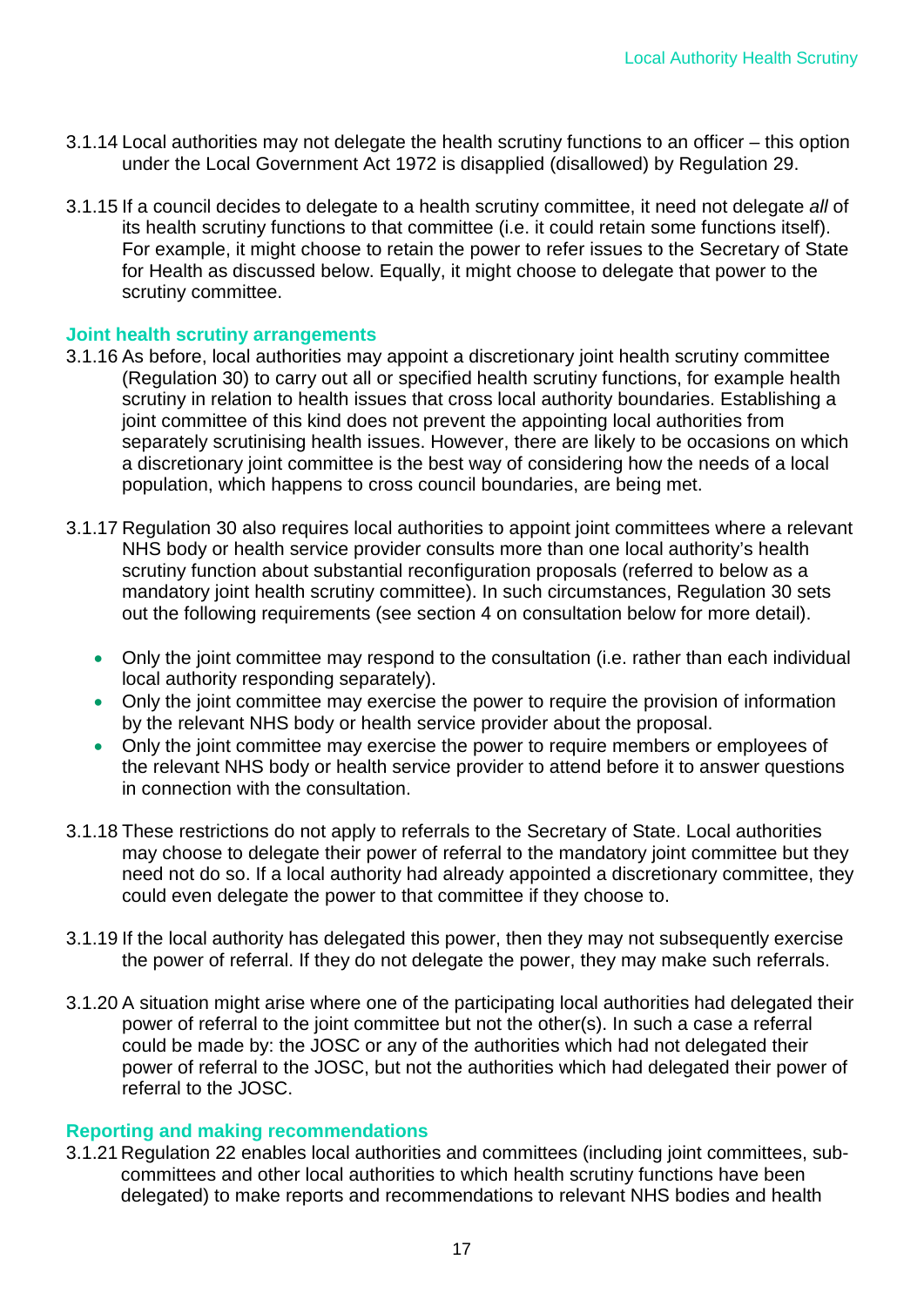service providers. The following information must be included in a report or recommendation:

- An explanation of the matter reviewed or scrutinised.
- A summary of the evidence considered.
- A list of the participants involved in the review or scrutiny.
- An explanation of any recommendations on the matter reviewed or scrutinised.
- 3.1.22 A council can choose to delegate to an overview and scrutiny committee (including joint committee, sub-committee or another local authority) the function of making scrutiny reports and recommendations to relevant NHS bodies and health service commissioners. Alternatively, a council can choose to delegate only the function of *preparing* such reports and recommendations, and retain for itself the function of actually *making* that report or recommendation. The latter approach would give the full council the opportunity to endorse the report or recommendation before it was sent to the NHS.
- 3.1.23 Where a local authority requests a response from the relevant NHS body or health service provider to which it has made a report or recommendation, there is a statutory requirement (Regulation 22) for the body or provider to provide a response in writing within 28 days of the request.

#### **Conflicts of interest**

- 3.1.24 Councils should take steps to avoid any conflict of interest arising from councillors' involvement in the bodies or decisions that they are scrutinising. A conflict might arise where, for example, a councillor who was a full voting member of a health and wellbeing board was also a member of the same council's health scrutiny committee or of a joint health scrutiny committee that might be scrutinising matters pertaining to the work of the health and wellbeing board.
- 3.1.25 Conflicts of interest may also arise if councillors carrying out health scrutiny are, for example:
	- An employee of an NHS body.
	- A member or non-executive director of an NHS body.
	- An executive member of another local authority.
	- An employee or board member of an organisation commissioned by an NHS body or local authority to provide services.
- 3.1.26 These councillors are not excluded from membership of overview and scrutiny committees, and, clearly, where the full council has retained the health scrutiny function, they will be involved in health scrutiny. However they will need to follow the rules and requirements governing the existence of interests in matters considered at meetings. Where such a risk is identified, they should consult their monitoring officer for advice on their involvement.

#### **Councils operating a committee system**

3.1.27 Councils which have returned to a committee system under the Local Government Act 2000 may or may not have retained a council-wide overview and scrutiny function. If they have retained such function, they will be able to delegate their health scrutiny functions to overview and scrutiny committees in the same way as those councils operating executive arrangements that have executive and scrutiny functions.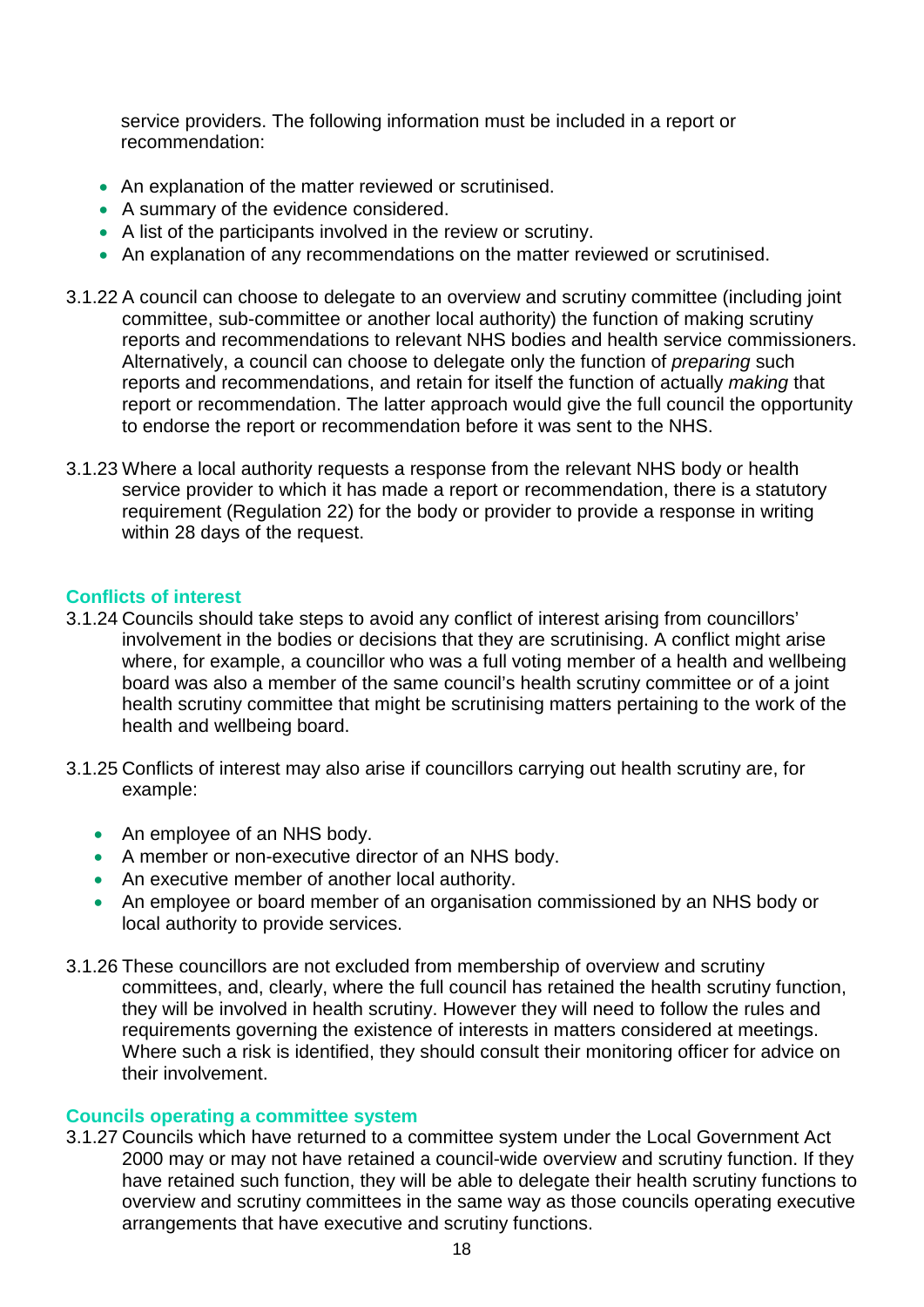- 3.1.28 Councils with a committee system that have not retained a council-wide scrutiny function will need to decide what to do about their health scrutiny functions. The health scrutiny function is conferred on the full council but delegation to a committee, joint committee, sub-committee or another local authority is permitted (except in the case of referrals in relation to which delegation under section 101 of the Local Government Act 1972 is not permitted). Therefore such a council might retain health scrutiny functions or delegate these to a committee, joint committee or sub-committee (or indeed to another council or its overview and scrutiny committee).
- 3.1.29 In deciding how to operate a health scrutiny function, councils operating a committee system will need to consider issues of potential conflicts of interest. Like upper tier and unitary councils, they will need to have a health and wellbeing board whose work will be within the scope of health scrutiny insofar as it relates to the planning, provision and operation of the health service. They may also have a health and social care committee or a stand-alone health committee which makes decisions about the commissioning of public health services. A conflict might arise where, for example, under a committee system, the members of any committee of the council which is taking commissioning decisions on public health services, are also members of its health scrutiny committee or where a health and social care committee of a council operating a committee system is also acting as a health overview and scrutiny committee. The solution might be to have a separate health overview and scrutiny committee, with different members.
- 3.1.30 Regardless of the governance arrangements being operated by a council, the health scrutiny function may not be delegated to an officer (Regulation 29).

#### **The role of district councils**

- 3.1.31 As previously, under the new Regulations (Regulation 31), district councillors in two tier areas, who are members of district overview and scrutiny committees, may be co-opted by the upper tier county council onto health overview and scrutiny committees of those councils or other local authorities. Such co-option may be on a long term (i.e. for the life of the overview and scrutiny committee or until the county council decides) or ad hoc basis (i.e. for review and scrutiny of a particular matter) (Regulation 31).
- 3.1.32 District councillors in two tier areas may also (Regulation 30 read with the Local Government Act 2000) be co-opted onto joint health scrutiny committees between the upper tier county councils and other local authorities.
- 3.1.33 District councillors in two tier areas may also be on joint health scrutiny committees of the relevant district council and the upper tier county council (Regulation 30).
- 3.1.34 Many county councils have taken the opportunity to co-opt district councillors onto their scrutiny committees, as district councillors bring very local knowledge of their communities' needs and may also provide a useful link to enhance the health impact of district council services. Health and wellbeing strategies in two-tier areas are likely to include reference to the role of district councils in improving health and reducing inequalities, for example through their housing and leisure functions. As health and wellbeing boards' functions including their strategies (insofar as related to the planning, provision and operation of the health service) will be within the scope of health scrutiny, this provides an additional reason for considering the co-option of district councillors.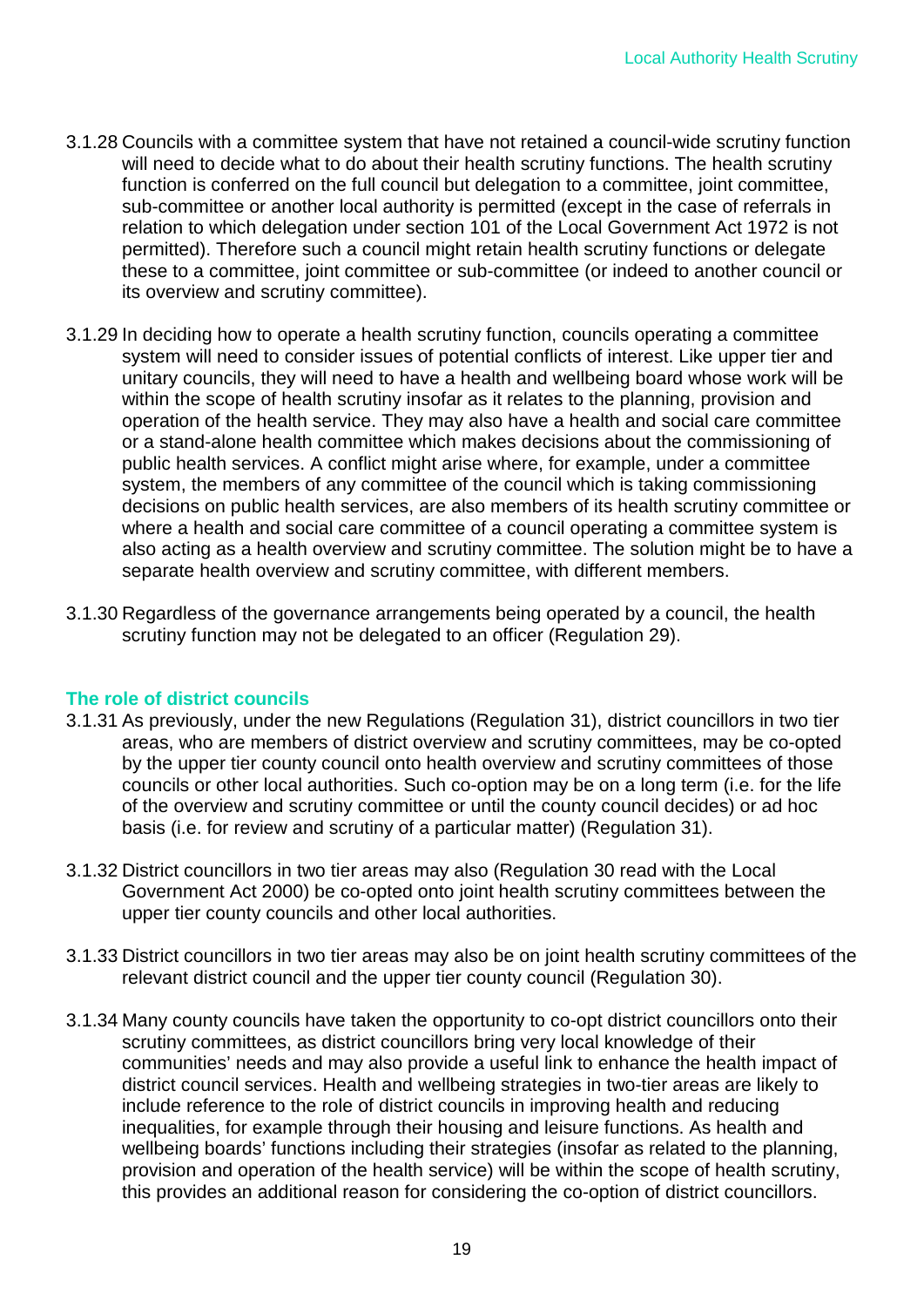### **3.2 Powers and duties – changes for the NHS**

#### **Extension of scope of health scrutiny**

- 3.2.1 A significant change for the NHS in the new health landscape is the extension of certain duties in the Regulations to cover providers of health services (commissioned by NHS England, CCGs or local authorities) who are not themselves NHS bodies. Together with relevant NHS bodies these are known as 'responsible persons' in the legislation and these include:
	- CCGs
	- NHS England
	- Local authorities (insofar as they may be providing health services to CCGs, NHS England or other local authorities).
	- NHS trusts and NHS foundation trusts.
	- GP practices and other providers of primary care services (previously not subject to specific duties under health scrutiny regulations as independent contractors, they are now subject to duties under the new Regulations as they are providers of NHS services).
	- Other providers of primary care services to the NHS, such as pharmacists, opticians and dentists.
	- Private and voluntary sector bodies commissioned to provide NHS or public health services by NHS England, CCGs or local authorities.
- 3.2.2 Under the Regulations, 'responsible persons' are required to comply with a number of duties to assist the health scrutiny function. These duties are underpinned by the duty of co-operation which applies between the NHS and local authorities under section 82 of the NHS Act 2006 which requires them, in exercising their respective functions, to cooperate with one another in order to secure and advance the health and welfare of the people of England and Wales.

#### **Required provision of information to health scrutiny**

- 3.2.3 Regulation 26 imposes duties on 'responsible persons' to provide a local authority with such information about the planning, provision and operation of health services in the area of the authority as it may reasonably require to discharge its health scrutiny functions. All relevant NHS bodies and health service providers (including GP practices and other primary care providers and any private, independent or third sector providers delivering services under arrangements made by clinical commissioning groups, NHS England or the local authority) have a duty to provide such information.
- 3.2.4 In addition, the duty of candour under the NHS Standard Contract is also relevant in relation to the provision of information to patients generally.
- 3.2.5 The type of information requested and provided will depend on the subject under scrutiny. It may include:
	- Financial information about the operation of a trust or CCG, for example budget allocations for the care of certain groups of patients or certain conditions, or capital allocations for infrastructure projects, such as community facilities.
	- Management information such as commissioning plans for a particular type of service.
	- Operational information such as information about performance against targets or quality standards, waiting times.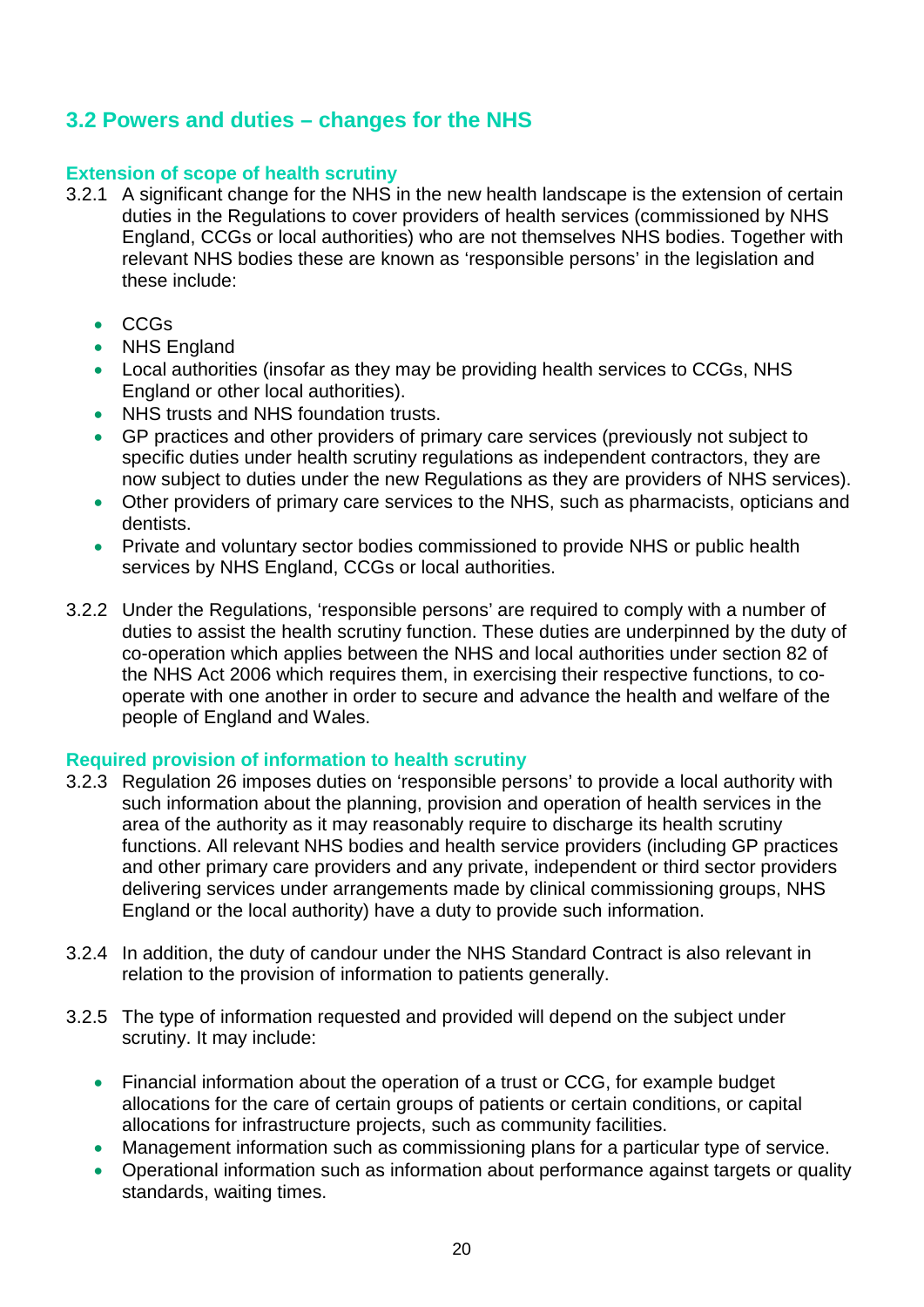- Patient information such as patient flows, patient satisfaction surveys, numbers and types of complaints and action taken to address them.
- Any other information relating to the topic of a health scrutiny review which can reasonably be requested.
- 3.2.6 Confidential information that relates to or identifies a particular living individual or individuals cannot be provided unless the individual or individuals concerned agree to its disclosure. However, the information can be disclosed in a form from which identification is not possible. In such a situation, health scrutiny bodies (i.e. councils or council health overview and scrutiny committees or sub-committees carrying out delegated health scrutiny functions) can require that the information be put in a form from which the individual cannot be identified in order that it may be disclosed.
- 3.2.7 In some cases, information, such as financial information, may be commercially sensitive. In such cases, it may be possible for health scrutiny to receive this information in confidence to inform, but not be directly referred to in, its reports and recommendations.

#### **Required attendance before health scrutiny**

- 3.2.8 Members and employees of a relevant NHS body or relevant health service provider have a duty to attend before a local authority when required by it (provided reasonable notice has been given) to answer questions the local authority believes are necessary to carry out its health scrutiny functions. This duty now applies to all those listed at the beginning of this section. So, for example, if a local authority were to require the attendance of a member of a CCG, or of a private company commissioned to provide particular NHS services, it could do so under the Regulations. Bodies, the employees or members of which are required to attend by local authority health scrutiny, are expected to take the appropriate steps to ensure the relevant member or employee complies with this requirement<sup>[16](#page-14-1)</sup>.
- 3.2.9 As regards the attendance of particular individuals, identification of the appropriate member or employee to attend will depend on the type of scrutiny review being undertaken and its aims. By way of example, where the local authority has required attendance of a particular individual, say the accountable officer of a clinical commissioning group, and it is not practicable for that individual to attend or if that individual is not the most suitable person to attend, the CCG would be expected to suggest another, relevant individual. Thus, in such situations, both the local authority and the commissioner or provider (as the case may be) would be expected to co-operate with each other to agree on a suitable person for attendance and, in doing so, to act reasonably at all times.

#### **Responding to scrutiny reports and recommendations**

3.2.10 Depending on the topic being reviewed, reports and recommendations by local authority health scrutiny bodies may be made to any of the relevant NHS bodies or health service providers covered by the legislation (and, in the case of health scrutiny by a body to which the function has been delegated, to the delegating authority e.g. the relevant local authority or in the case of a sub-committee appointed by a committee, that committee or its local authority).

<span id="page-20-0"></span><sup>&</sup>lt;sup>16</sup> The meaning of 'member' is given in section 244 of the NHS Act 2006 and includes people who are members of committees or sub-committees of CCGs who are not members of the CCG, directors of NHS trusts and directors and governors of NHS foundation trusts. They also include directors of bodies which provide health services commissioned by NHS England, CCGs and local authorities.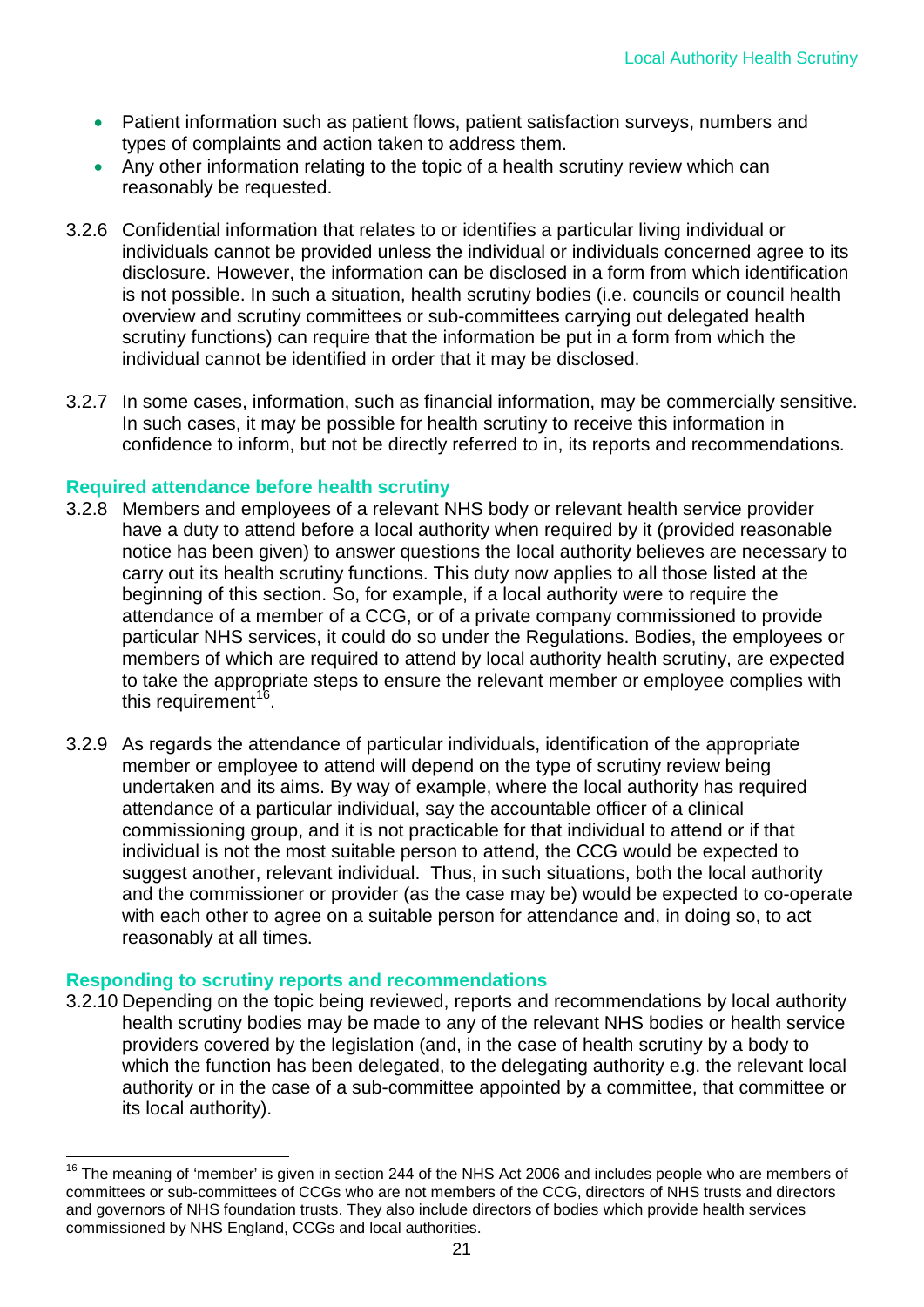- 3.2.11 Relevant NHS bodies and health service providers to which a health scrutiny report or and recommendation has been made must by law, if a response is requested, respond within 28 days of the request. Reports and recommendations are expected to be based on evidence. Respondents should take the evidence presented seriously, giving a considered and meaningful response about how they intend to take forward reports or recommendations. Meaningful engagement is likely to lead to improvements in quality and access to services.
- 3.2.12 Many local authorities, as part of their work plan, return to completed scrutiny reviews after a certain period – usually 6 months or a year – to find out whether and how their recommendations have been implemented and how they have influenced improvements. Relevant NHS bodies and health service providers to whom scrutiny reports have been presented should be prepared for this kind of follow-up and be able to report on progress and improvements resulting from scrutiny reviews.

#### **3.3 Powers and duties – referral by local Healthwatch**

- 3.3.1 Local Healthwatch organisations and contractors have specific roles which complement those of health scrutiny bodies. For example, they can "enter and view" certain premises at which health and social care services are provided. This can enable local Healthwatch to act as the "eyes and ears" of patients and the public; to be a means for health scrutiny to supplement and triangulate information provided by service providers; and to gain an additional impression of quality of services, safety and issues of concern around specific services and provider institutions. Health scrutiny bodies and local Healthwatch are likely each to benefit from regular contact and exchange of information about their work programmes. It may also be helpful in planning work programmes, to try to ensure that certain aspects are aligned. For example, if a health scrutiny body is planning a review of a certain service, it might be useful if local Healthwatch plans to visit the service in a timely way to inform the review.
- 3.3.2 Local Healthwatch organisations and their contractors carry out certain statutory activities including that of making reports and recommendations concerning service improvements to scrutiny bodies. This would cover the provision of information and the referral of matters relating to the planning, provision and operation of health services in their area (which could potentially include concerns about local health services or commissioners and providers) to local authority health scrutiny bodies.
- 3.3.3 Regulation 21 sets out duties that apply where a matter is referred to a local authority by a local Healthwatch organisations or contractors. The local authority must:
	- Acknowledge receipt of referrals within 20 working days.
	- Keep local Healthwatch organisations (or contractors as the case may be) informed of any action it takes in relation to the matter referred.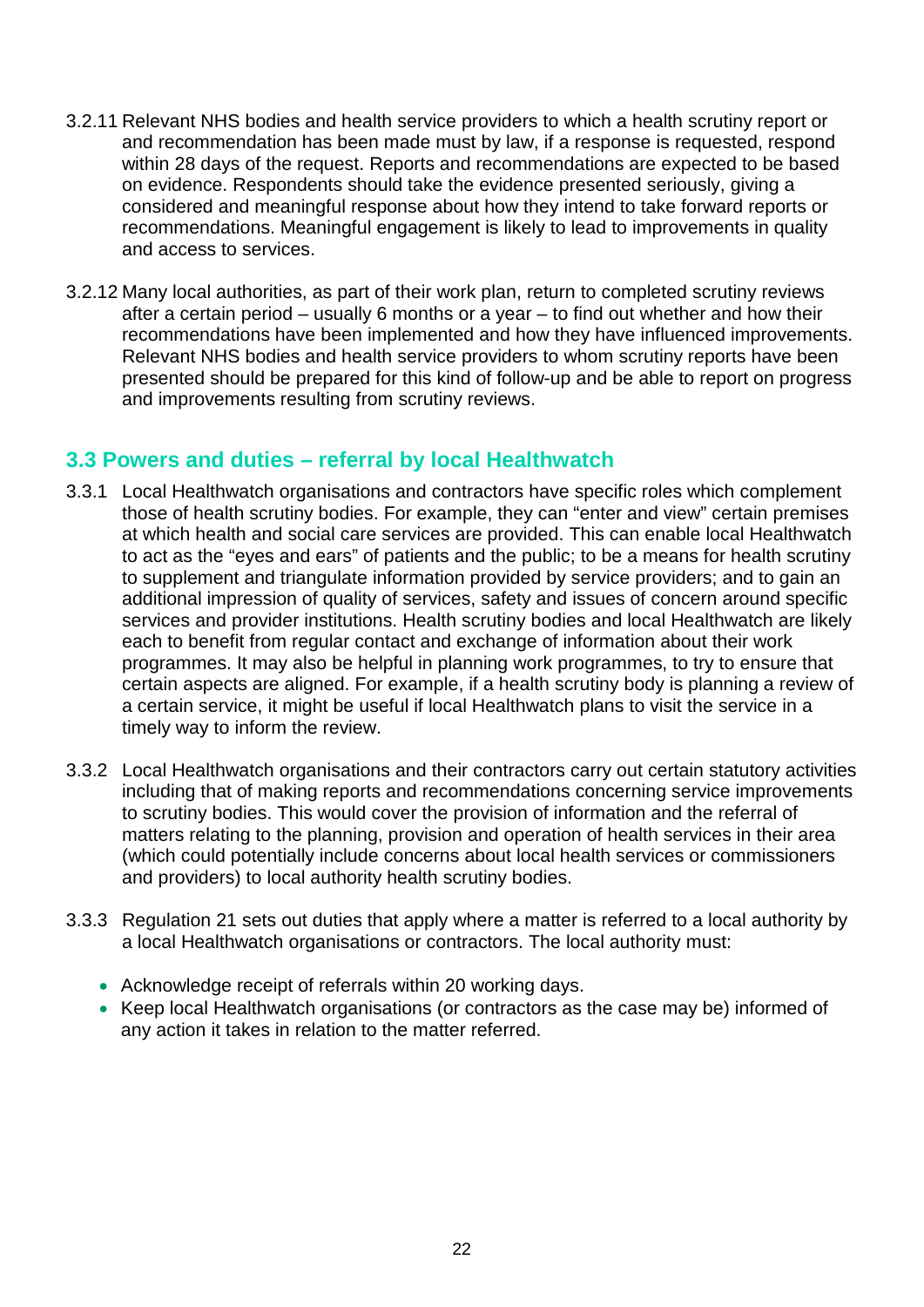# 4.Consultation

### **4.1 The context of consultation**

- 4.1.1 The duty on relevant NHS bodies and health service providers to consult health scrutiny bodies on substantial reconfiguration proposals should be seen in the context of NHS duties to involve and consult the public. Focusing solely on consultation with health scrutiny bodies will not be sufficient to meet the NHS's public involvement and consultation duties as these are separate. The NHS should therefore ensure that there is meaningful and on-going engagement with service users in developing the case for change and in planning and developing proposals. There should be engagement with the local community from an early stage on the options that are developed.
- 4.1.2 The backdrop to consultation on substantial reconfiguration proposals is itself changing. The ideal situation is that proposals for change emerge from involving service users and the wider public in dialogue about needs and priorities and how services can be improved. Much of this dialogue may take place through representation of service users and the public on health and wellbeing boards and through the boards' own public engagement strategies. With increasing integration of health and care services, many proposals for change may be joint NHS-local authority proposals which may have been discussed at an early stage through the health and wellbeing board. Health scrutiny bodies should be party to such discussions – local circumstances will determine the best way for this to happen. If informally involved and consulted at an early enough stage, health scrutiny bodies in collaboration with local Healthwatch, may be able to advise on how patients and the public can be effectively engaged and listened to. If this has happened, health scrutiny bodies are less likely to raise objections when consulted.
- 4.1.3 NHS England has published good practice guidance for NHS commissioners on the planning and development of proposals for major service changes and reconfigurations. The guidance is designed to support commissioners, working with local authorities and providers, to carry out effective service reconfiguration in a way that puts quality of care first, is clinically evidence-based and which involves patients and the public throughout. It is intended to be used as a reference guide to help develop and implement plans in a clear and consistent way. The guidance is available at:

<http://www.england.nhs.uk/wp-content/uploads/2013/12/plan-del-serv-chge1.pdf>

# **4.2 When to consult**

- 4.2.1 Regulation 23 requires relevant NHS bodies and health service providers to consult a local authority about any proposal which they have "under consideration" for a substantial development of or variation in the provision of health services in the local authority's area. The term "under consideration" is not defined and will depend on the facts, but a development or variation is unlikely to be held to be "under consideration" until a proposal has been developed. The consultation duty applies to any "responsible person" under the legislation, i.e. relevant NHS bodies and health service commissioners which now come under the scope of health scrutiny as described above.
- 4.2.2 As previously, "substantial development" and "substantial variation" are not defined in the legislation. Many local authority scrutiny bodies and their NHS counterparts have developed joint protocols or memoranda of understanding about how the parties will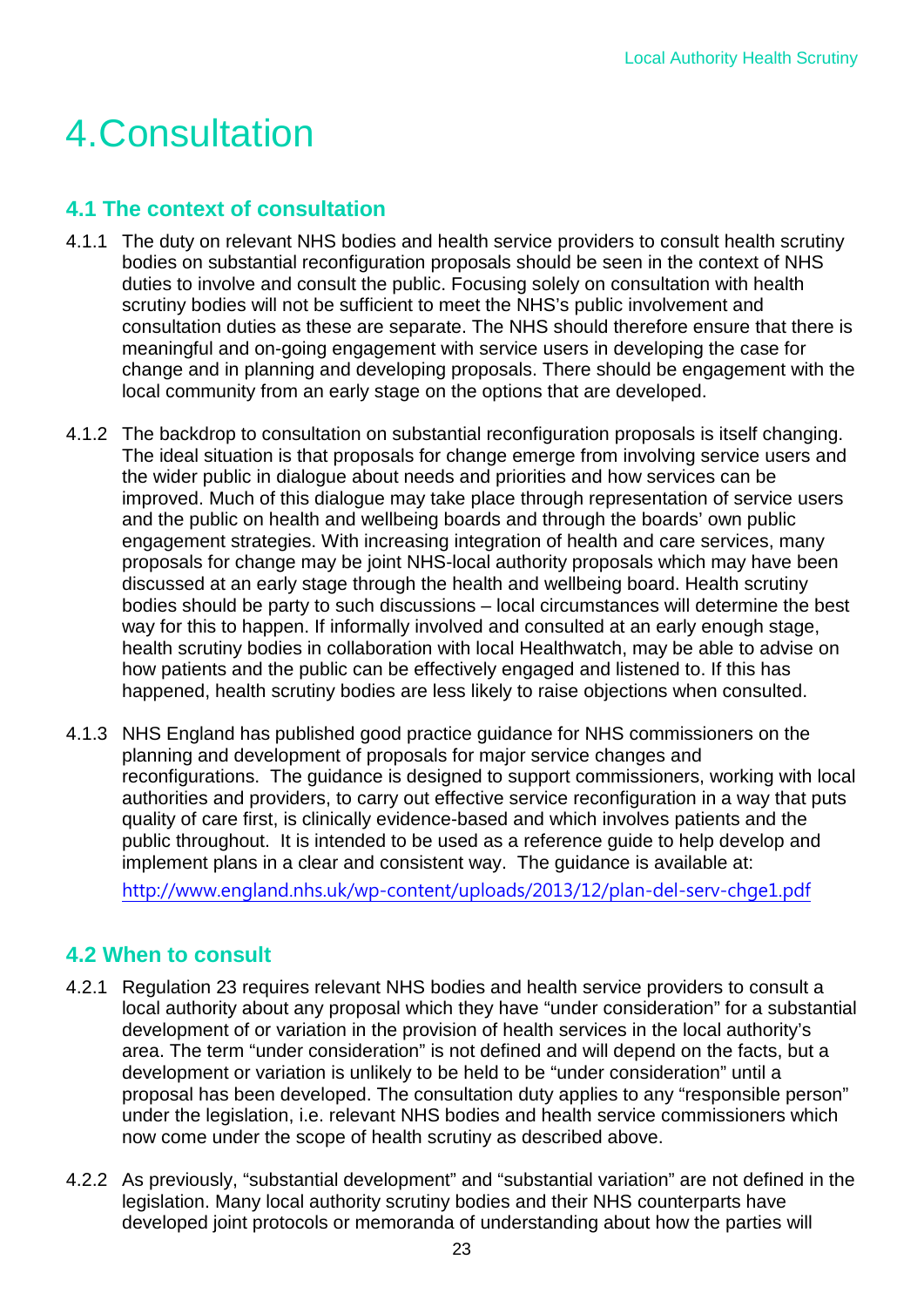reach a view as to whether or not a proposal constitutes a "substantial development" or "substantial variation". Although there is no requirement to develop such protocols it may be helpful for both parties to do so. The local authority may find a systematic checklist, of the kind often contained in such protocols, useful in reaching a view about whether a proposed development or variation is substantial and, for example, NHS commissioners may find it helpful in explaining to providers what is likely to be regarded as substantial.

#### **4.3 Who consults**

4.3.1 In the case of substantial developments or variation to services which are the commissioning responsibility of CCGs or NHS England, consultation is to be done by NHS commissioners rather than providers i.e. by the relevant CCG(s) or NHS England. When these providers have a development or variation "under consideration" they will need to inform commissioners at a very early stage so that commissioners can comply with the requirement to consult as soon as proposals are under consideration.

#### **4.4 Timescales for consultation**

- 4.4.1 The Regulations now require timescales to be provided to health scrutiny bodies and to be published by the proposer of substantial developments or variations, (Regulation 23). When consulting health scrutiny bodies on substantial developments or variations, a relevant NHS body or health service provider is required by the Regulations to notify the health scrutiny body of the date by which it requires the health scrutiny body to provide comments in response to the consultation and the date by which it intends to make a decision as to whether to proceed with the proposal<sup>[17](#page-20-0)</sup>. These dates must also be published. This is so that local patients and communities are aware of the timescales that are being followed. Any changes to these dates must be notified to the relevant health scrutiny body and published. Constructive dialogue between relevant NHS bodies and health service providers on the one hand, and health scrutiny bodies on the other, when communicating on timescales for comments or decisions in relation to substantial developments or variations should help ensure that timescales are realistic and achievable.
- 4.4.2 It is sensible for health scrutiny to be able to receive details about the outcome of public consultation before it makes its response so that the response can be informed by patient and public opinion.

#### **4.5 When consultation is not required**

- 4.5.1 The Regulations set out certain proposals on which consultation with health scrutiny is *not* required. These are:
	- Where the relevant NHS body or health service commissioner believes that a decision has to be taken without allowing time for consultation because of a risk to safety or welfare of patients or staff (this might for example cover the situation where a ward needs to close immediately because of a viral outbreak) – in such cases the NHS body or health service provider must notify the local authority that consultation will not take place and the reason for this.

<span id="page-23-0"></span> $17$  Government guidance on consultation principles was published in July 2012 (see references).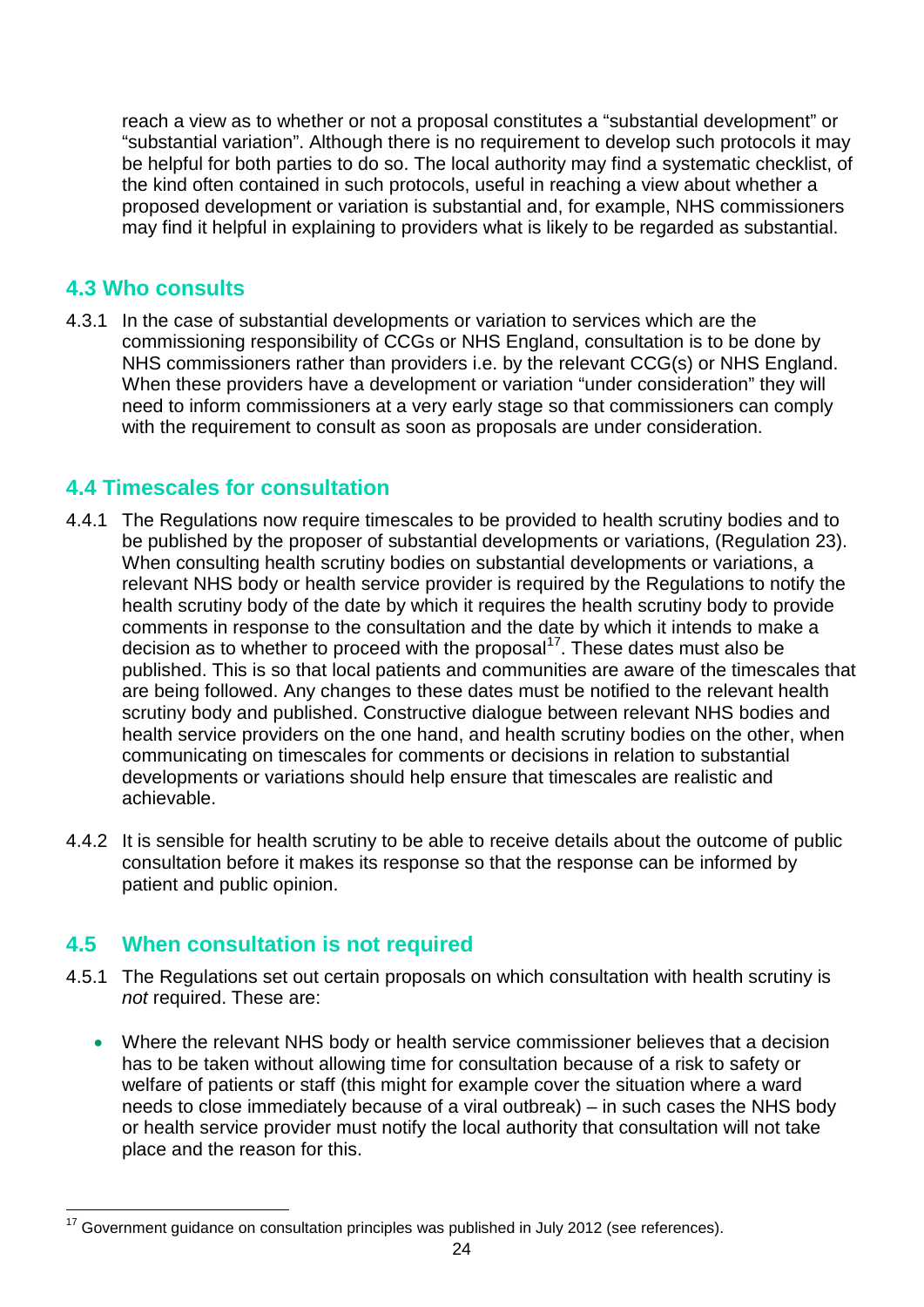- Where there is a proposal to establish or dissolve or vary the constitution of a CCG or establish or dissolve an NHS trust, unless the proposal involves a substantial development or variation.
- Where proposals are part of a trusts special administrator's report or draft report (i.e. when a trust has financial difficulties and is being run by an administration put in place by the Secretary of State) – these are required to be the subject of a separate 30-day community-wide consultation.

### **4.6 Responses to consultation**

- 4.6.1 Where a health scrutiny body has been consulted by a relevant NHS body or health service provider on substantial developments or variations, the health scrutiny body has the power to make comments on the proposals by the date (or changed date) notified by the body or provider undertaking the consultation. Having considered the proposals and local evidence, health scrutiny bodies should normally respond in writing to the body undertaking the consultation and when commenting would need to keep within the timescale specified by them.
- 4.6.2 Where a health scrutiny's body's comments include a recommendation and the consulting organisation disagrees with that recommendation, that organisation must notify the health scrutiny body of the disagreement. Both the consulting organisation and the health scrutiny body must take such steps as are reasonably practicable to try to reach agreement. Where NHS England or a clinical commissioning group is acting on behalf of a provider, in accordance with the Regulations, as mentioned above, the health scrutiny body and NHS England or the CCG (as the case may be) must involve the provider in the steps they are taking to try to reach agreement.
- 4.6.3 Where a health scrutiny body has not commented on the proposal or has commented but without making a recommendation, it must notify the consulting organisation as to its decision as to whether to refer the matter to the Secretary of State and if so, the date by which it proposes to make the referral or the date by which it will make a decision on whether to refer the matter to the Secretary of State.

### **4.7 Referrals to the Secretary of State**

- 4.7.1 Local authorities may refer proposals for substantial developments or variations to the Secretary of State in certain circumstances outlined below. The circumstances remain largely the same as in previous legislation.
- 4.7.2 The new Regulations set out certain information and evidence that are to be provided to the Secretary of State and the steps that must be taken before a referral can be made. On receiving a referral from a local authority, overview and scrutiny committee, joint committee or sub-committee, the Secretary of State may ask for advice from the Independent Reconfiguration Panel (IRP), an advisory non-departmental public body. The new Regulations do not affect the position of the IRP. The IRP will undertake an initial assessment of any referral to the Secretary of State for Health where its advice is requested**.** It may then be asked to carry out a full review. Not all referrals to the Secretary of State for Health will automatically be reviewed in full by the IRP – this is at the Secretary of State's discretion. The IRP has published a summary of its views on what can be learned from the referrals it has received and the reviews it has undertaken from the perspective both of the NHS and of health scrutiny. The IRP also offers pre-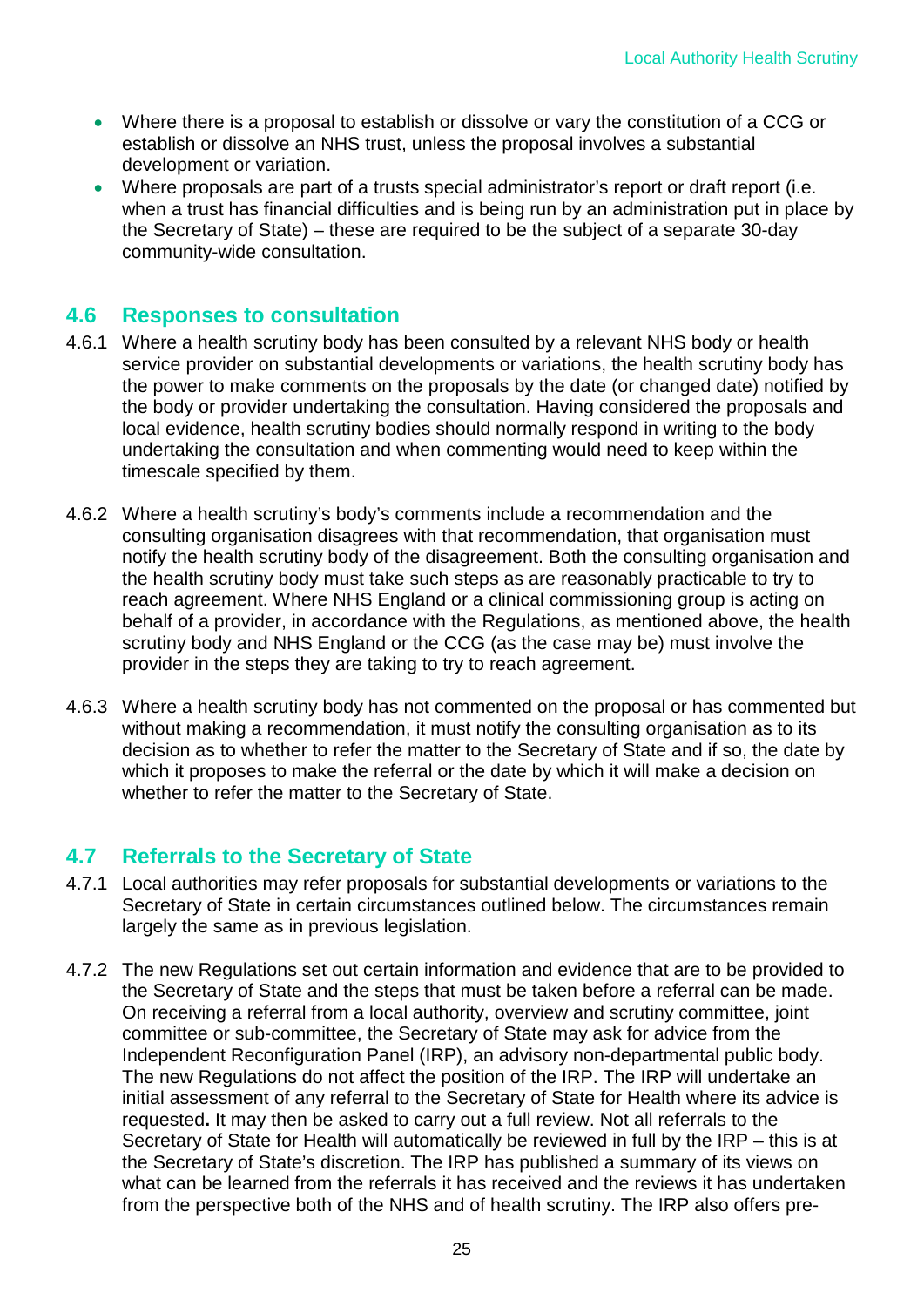consultation advice and support to NHS and other interested bodies on the development of local proposals for reconfiguration or significant service change - including advice and support on methods for public engagement and formal public consultation.

Relevant NHS bodies, health service providers and local authority scrutiny may also find it helpful to read its report on the *Safe and Sustainable* review of children's heart surgery, the first national reconfiguration proposal referred to the IRP, whose recommendations were accepted by the Secretary of State (see references).

4.7.3 The powers under the previous Regulations to refer matters relating to NHS foundation trusts to Monitor have been removed, as this was not considered appropriate to the role of Monitor and the new licensing regime.

#### **Circumstances for referral**

- 4.7.4 The circumstances for referral of a proposed substantial development or variation remain the same as in previous legislation. That is, where a health scrutiny body has been consulted by a relevant NHS body or health service provider on a proposed substantial development or variation, it may report to the Secretary of State in writing if:
	- It is not satisfied with the adequacy of content of the consultation.
	- $\bullet$  It is not satisfied that sufficient time has been allowed for consultation.<sup>[18](#page-23-0)</sup>
	- It considers that the proposal would not be in the interests of the health service in its area.
	- It has *not* been consulted, and it is not satisfied that the reasons given for not carrying out consultation are adequate.

4.7.5 However, there are certain limits on the circumstances in which a health scrutiny bodies may refer a proposal to the Secretary of State.

In particular, where a health scrutiny body has made a recommendation and the relevant NHS body or health service provider has disagreed with the recommendation, the health scrutiny body may not refer a proposal unless:

- it is satisfied that reasonably practicable steps have been taken to try to reach agreement (with steps taken to involve the provider where NHS England or a CCG is acting on the provider's behalf) but agreement has not been reached within a reasonable time; or
- it is satisfied that the relevant NHS body or health service provider has failed to take reasonably practicable steps to try to reach agreement within a reasonable period.

In a case where a health scrutiny body has not commented on the proposal or has commented without making a recommendation, the health scrutiny body may not refer a proposal unless:

- It has informed the relevant NHS body or health service provider of-
	- its decision as to whether to exercise its power of referral and, if applicable, the date by which it proposed to exercise that power, or
	- the date by which it proposes to make a decision as to whether to exercise its power of referral.
- In a situation where it informed the relevant NHS body or health service provider of the date by which it proposed to decide whether to exercise the power of referral, it has made that decision by that date and informed the body or provider of the decision.

<span id="page-25-0"></span> $18$  The referral power in the context of inadequate consultation only relates to the consultation with the local authority, and not consultation with other stakeholders.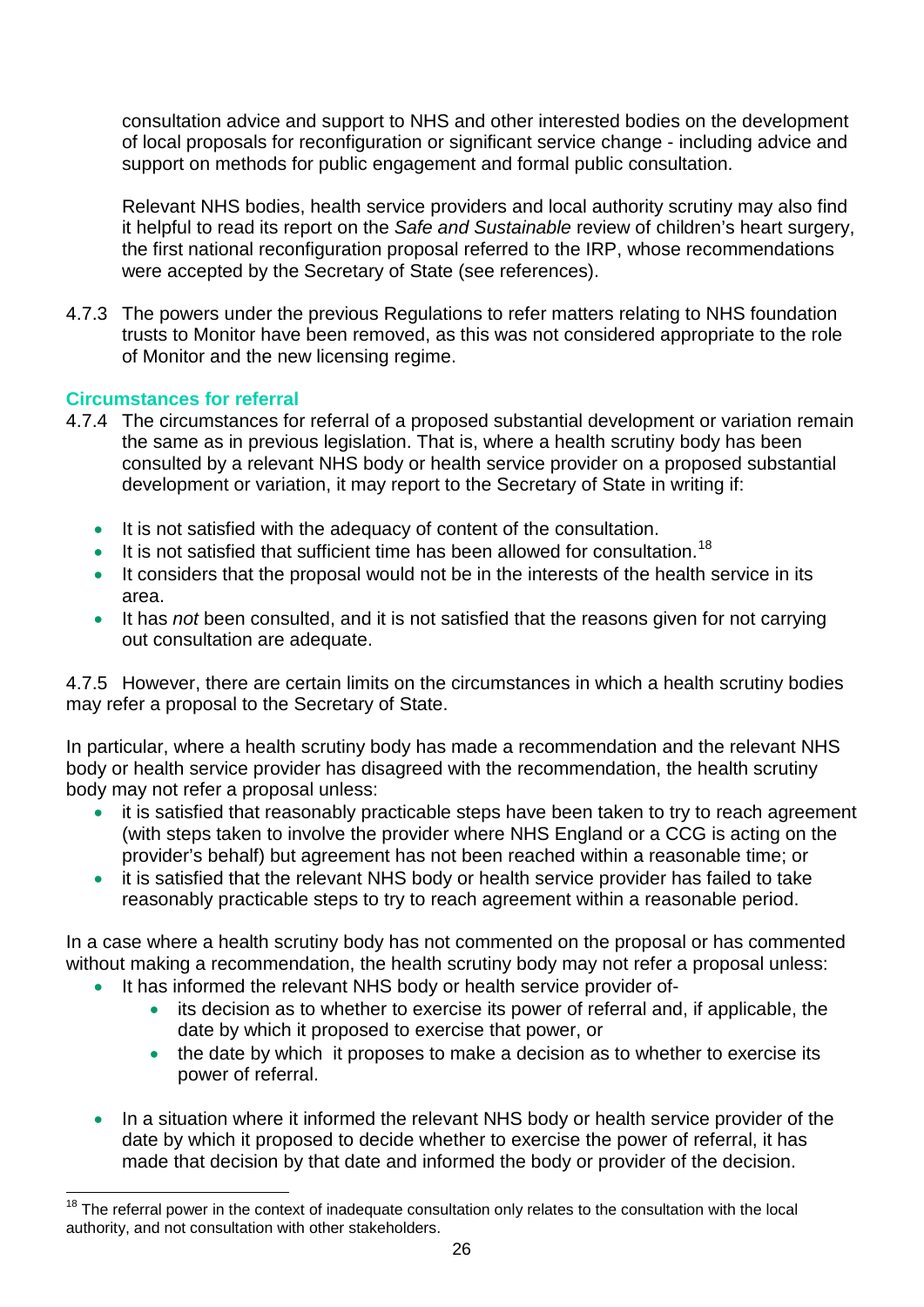#### **Who makes the referral?**

- 4.7.6 Where a local authority has a health overview and scrutiny committee (e.g. under section 9F of the Local Government Act 2000, as amended by the Localism Act 2011) as the means of discharging its health scrutiny functions, the health overview and scrutiny committee may exercise the power of referral on behalf of the local authority where this has been delegated to it. The power of referral may also be delegated to an overview and scrutiny committee of another local authority in certain circumstances (Regulation 28). Where a local authority has retained the health scrutiny function for the full council to exercise, or where it has delegated some health scrutiny functions, but not the power of referral to a committee, the full council would make the referral.
- 4.7.7 Where a local authority has established an alternative mechanism to discharge its health scrutiny functions, such as delegation to a committee, sub-committee or another local authority under section 101 of the Local Government Act 1972, the referral power cannot be delegated to that committee, sub-committee or other local authority but must instead be exercised by the local authority as a function of the full council (or delegated to an overview and scrutiny as above, although local authorities would need to consider the appropriateness of separate delegation to an overview and scrutiny committee in such circumstances)<sup>19</sup>.
- 4.7.8 Where a local authority is participating in a joint overview and scrutiny committee (JOSC) (see pages 14-15), who makes the referral will depend on whether the power to refer has been delegated to the joint committee or retained by the local authority.
- 4.7.9 The following applies to both discretionary joint committees (i.e. where councils have chosen to appoint the joint committee to carry out specified functions) and mandatory joint committees (i.e. where councils have been required under Regulation 30 to appoint a joint committee because a local NHS body or health service provider is consulting more than one local authority's health scrutiny function about substantial reconfiguration proposals):
	- Where the power to refer has been delegated to the joint committee, only the joint committee may make a referral.
	- Where the power to refer has not been delegated to the joint committee, the individual authorities that have appointed the joint committee (or health overview and scrutiny committees or sub-committees to whom the power has been delegated) may make a referral.
- 4.7.10 In the case of either mandatory or discretionary JOSCs, where individual authorities have retained the power to refer, they should ensure that they are in a position to satisfy the relevant requirements under Regulation 23 to include certain explanations and evidence with the referral. They should also ensure that they can demonstrate compliance with the conditions set out in Regulation 23(10), bearing in mind that in the case of a mandatory JOSC, only that JOSC may make comments to the consulting body and that, where the JOSC makes a recommendation which is disagreed with by the consulting body, certain requirements have to be satisfied before a referral can be made.

#### **Information and evidence to be sent to Secretary of State**

<sup>&</sup>lt;sup>19</sup> See Regulation 29.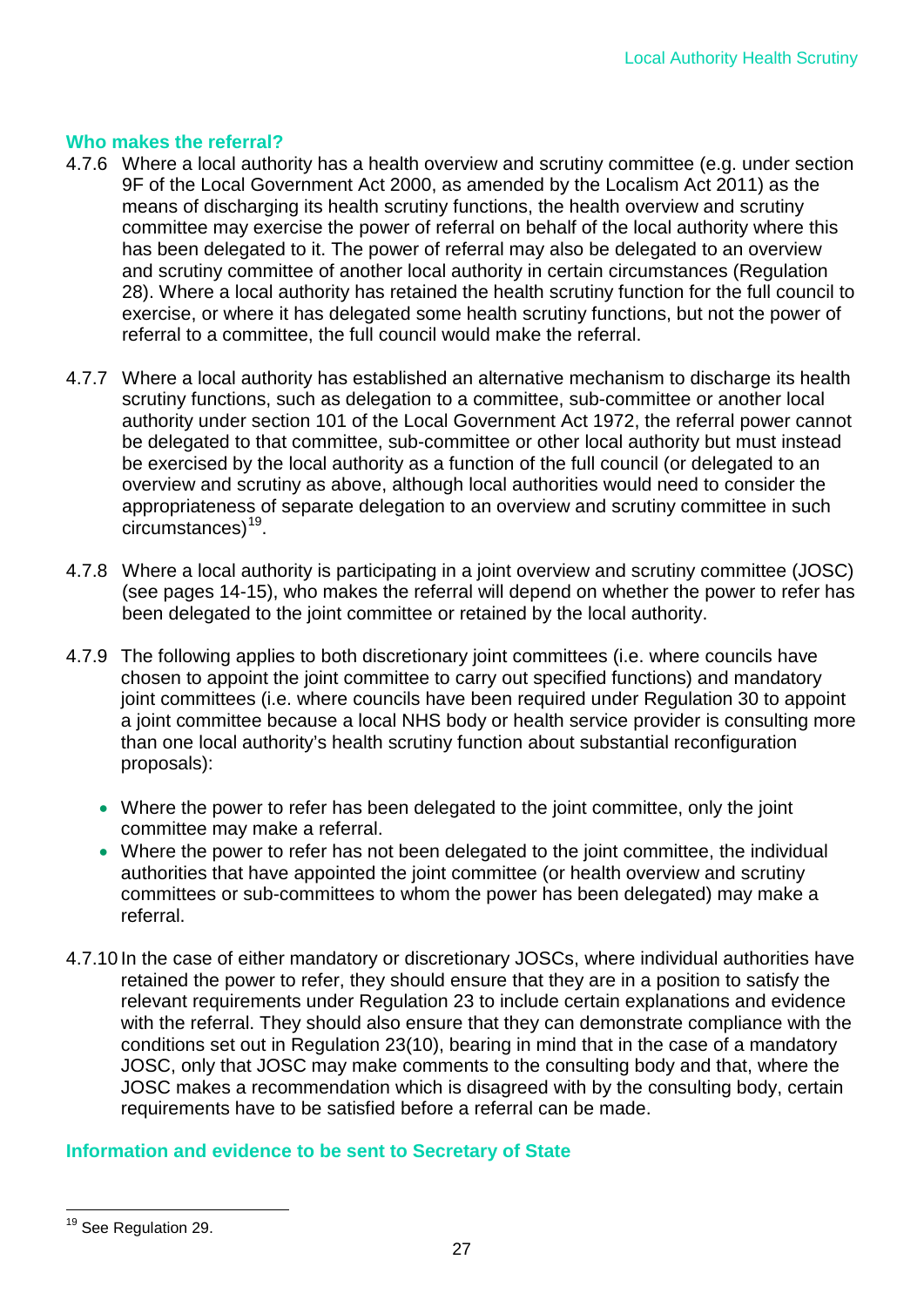- 4.7.11 When making a referral to the Secretary of State, certain information and evidence must be included. Health scrutiny will be expected to provide very clear evidence-based reasons for any referral to the Secretary of State. These requirements are new since the previous Regulations, so they are given here in full. Referrals must now include:
	- An explanation of the proposal to which the report relates.
	- An explanation of the reasons for making the referral.
	- Evidence in support of these reasons.
	- Where the proposal is referred because of inadequate consultation, the reasons why the health scrutiny body is not satisfied of its adequacy.
	- Where the proposal is referred because there was no consultation for reasons relating to safety or welfare of patients or staff, reasons why the health scrutiny body is not satisfied that the reasons given for lack of consultation are adequate.
	- Where the health scrutiny body believes that proposals are not in the interests of the health service in its area, a summary of the evidence considered, including any evidence of the effect or potential effect of the proposal on the sustainability or otherwise of the health service in the area.
	- An explanation of any steps that the health scrutiny body has taken to try to reach agreement with the relevant NHS body or health service provider.
	- Evidence that the health scrutiny body has complied with the requirements which apply where a recommendation has been made.
	- Evidence that the health scrutiny body has complied with the requirements which apply where a recommendation has not been made, or where no comments have been provided on the proposal.
- 4.7.12 The terms of reference of the IRP, in assessing proposals and providing advice to the Secretary of State, are to consider whether the proposals will provide safe, sustainable and accessible services for the local population. Referrals to the Secretary of State and information provided by consulting bodies when consulting health scrutiny will, therefore be most helpful if they directly address each of these issues.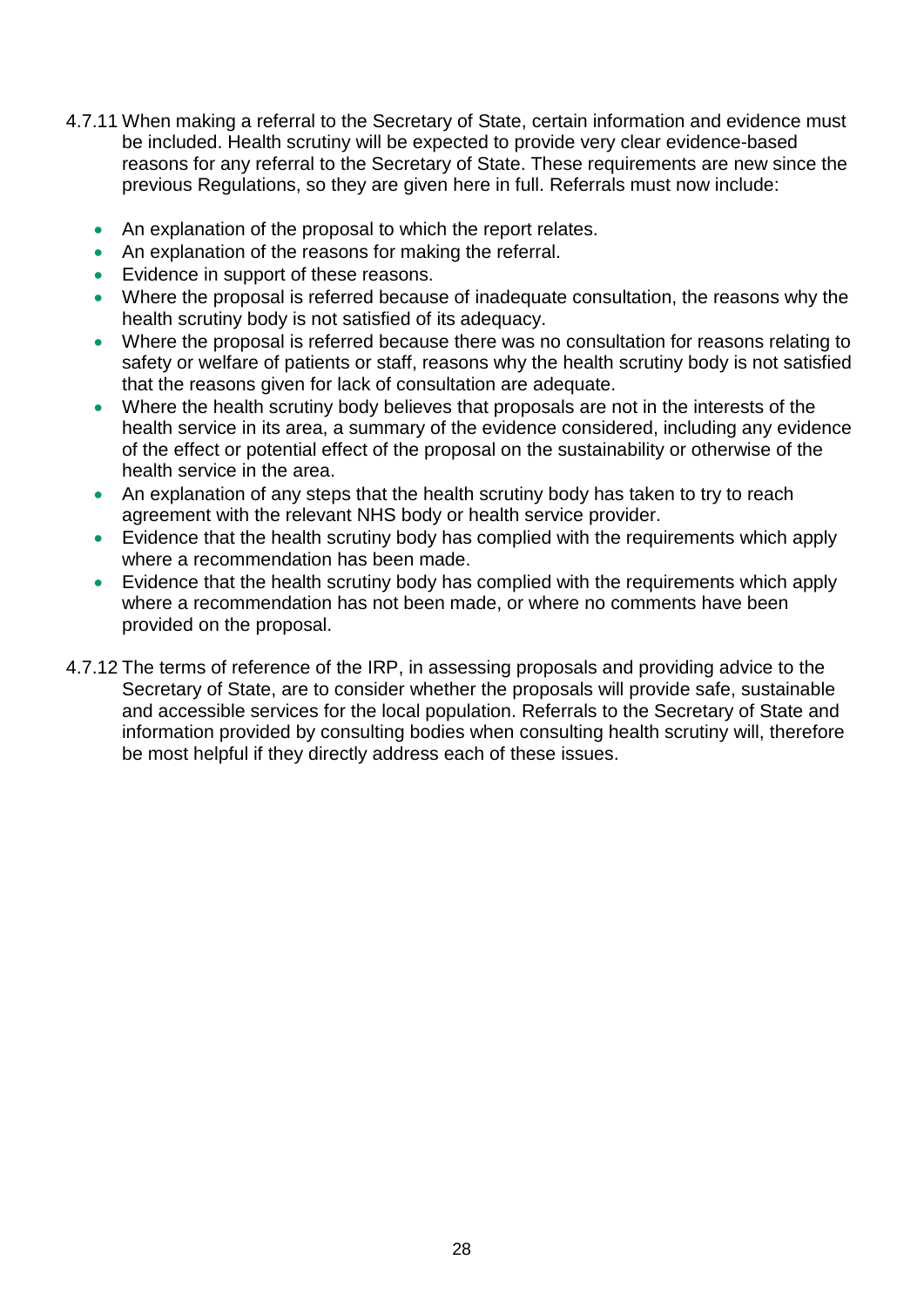# 5. References and useful links

# **5.1 Relevant legislation and policy**

- Department of Health (2013), *The NHS Constitution: the NHS belong to us all*: [http://www.nhs.uk/choiceintheNHS/Rightsandpledges/NHSConstitution/Documents/2013/](http://www.nhs.uk/choiceintheNHS/Rightsandpledges/NHSConstitution/Documents/2013/the-nhs-constitution-for-england-2013.pdf) [the-nhs-constitution-for-england-2013.pdf](http://www.nhs.uk/choiceintheNHS/Rightsandpledges/NHSConstitution/Documents/2013/the-nhs-constitution-for-england-2013.pdf)
- Department of Health (2012), *The Mandate: A mandate from the Government to the NHS Commissioning Board: April 2013 to March 2015*: [https://www.gov.uk/government/uploads/system/uploads/attachment\\_data/file/213131/m](https://www.gov.uk/government/uploads/system/uploads/attachment_data/file/213131/mandate.pdf) [andate.pdf](https://www.gov.uk/government/uploads/system/uploads/attachment_data/file/213131/mandate.pdf)
- Government guidance on consultation principles (2012): <https://www.gov.uk/government/publications/consultation-principles-guidance>
- Health and Social Care Act 2001, sections 7 10: <http://www.legislation.gov.uk/ukpga/2001/15/contents>
- Health and Social Care Act 2012, sections 190 192: <http://www.legislation.gov.uk/ukpga/2012/7/contents>
- Local Government Act 2000: <http://www.legislation.gov.uk/ukpga/2000/22/contents>
- The Localism Act 2011: <http://www.legislation.gov.uk/ukpga/2011/20/contents/enacted>
- National Health Service Act 2006, sections 244 245: <http://www.legislation.gov.uk/ukpga/2006/41/contents>
- Statutory Instrument No. 2013/218 The Local Authority (Public Health, Health and Wellbeing Boards and Health Scrutiny) Regulations 2013: <http://www.legislation.gov.uk/uksi/2013/218/contents/made>

# **5.2 Useful reading**

- Centre for Public Scrutiny (2013): *Spanning the system: broader horizons for council scrutiny* (based on health scrutiny work on the health reforms in 14 local authority areas)*:*  [http://cfps.org.uk/domains/cfps.org.uk/local/media/downloads/L13\\_19\\_CfPSspanning\\_th](http://cfps.org.uk/domains/cfps.org.uk/local/media/downloads/L13_19_CfPSspanning_the_system__web.pdf) [e\\_system\\_\\_web.pdf](http://cfps.org.uk/domains/cfps.org.uk/local/media/downloads/L13_19_CfPSspanning_the_system__web.pdf)
- Centre for Public Scrutiny (2012): *Local Healthwatch, health and wellbeing boards and health scrutiny: roles, relationships and adding value:*  [http://cfps.org.uk/domains/cfps.org.uk/local/media/downloads/L12\\_693\\_CFPS\\_Healthwat](http://cfps.org.uk/domains/cfps.org.uk/local/media/downloads/L12_693_CFPS_Healthwatch_and_Scrutiny_final_for_web.pdf) [ch\\_and\\_Scrutiny\\_final\\_for\\_web.pdf](http://cfps.org.uk/domains/cfps.org.uk/local/media/downloads/L12_693_CFPS_Healthwatch_and_Scrutiny_final_for_web.pdf)